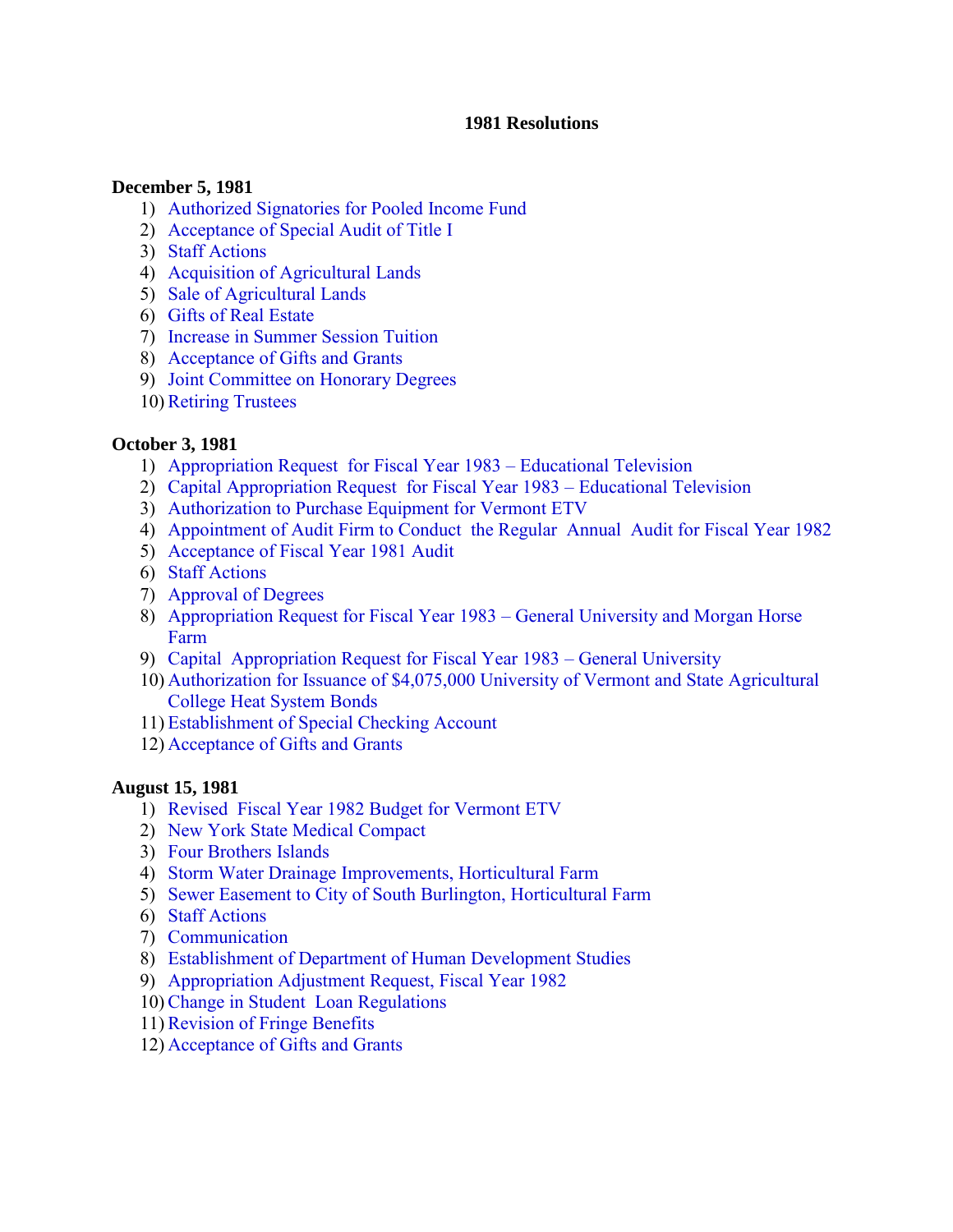#### **June 13, 1981**

- 1) [Staff Actions](#page-14-0)
- 2) [Graduate Program in Materials Science](#page-14-0)
- 3) [Consolidation of the Departments of Animal Sciences and Animal Pathology](#page-14-0)
- 4) [In-State Status Regulations](#page-14-0)
- 5) [Fiscal Year 1982 Operating Budget General University](#page-14-0)
- 6) [Acceptance of Long-Range Residence Halls Capital Plan; Authorization for Renovation](#page-14-0)  of Chittenden-Buckham-Wills
- 7) [Resolution Authorizing Issuance of \\$8,360,000 Anticipation Notes, 1981-82 Series, of](#page-15-0)  the University of Vermont and State Agricultural College
- 8) [Acceptance of Gifts and Grants](#page-15-0)
- 9) [Replacement of Administrative Computer](#page-15-0)

# **May 9, 1981**

- 1) [Vermont ETV Operating Budget Fiscal Year 1982](#page-16-0)
- 2) [Audit of Certain Federal Grants and Awards](#page-16-0)
- 3) [Sale of Securities](#page-16-0)
- 4) [Staff Actions](#page-16-0)
- 5) [Authority for President to Award Degrees at Commencement](#page-17-0)
- 6) [Graduate Programs in Home Economics](#page-17-0)
- 7) [Associate in Professional Studies Degree](#page-17-0)
- 8) [Revision of Alumni Council Constitution](#page-17-0)
- 9) [Revision of Student Association Constitution](#page-17-0)
- 10) [Parking Fees and Fines](#page-18-0)
- 11) [Morgan Horse Farm Operating Budget Fiscal Year 1982](#page-18-0)
- 12)[Budget Premises for Fiscal Year 1982 General University](#page-18-0)
- 13) [Tuition Increases for Fiscal Year 1982](#page-18-0)
- 14)[Room Rates, Fiscal Year 1982](#page-19-0)
- 15) [Minimum Meal Plan Rate, Fiscal Year 1982](#page-19-0)
- 16) [Fee Increases for Fiscal Year 1982](#page-19-0)
- 17)[Changes in Fringe Benefits](#page-19-0)
- 18) [Acceptance of Gifts and Grants](#page-19-0)

## **March 7, 1981**

- 1) [Charitable Remainder Trusts](#page-20-0)
- 2) [Staff Actions](#page-20-0)
- 3) [Approval of Degrees](#page-20-0)
- 4) [Reorganization of Engineering, Mathematics and Business Administration](#page-20-0)
- 5) [Revision of Section 150, Officers' Handbook](#page-20-0)
- 6) [Colton Property, Duxbury, Vermont](#page-21-0)
- 7) [Authorization to Borrow for Given Cooling Tower](#page-21-0)
- 8) [Room Rent, Fiscal Year 1982](#page-22-0)
- 9) [Minimum Meal Plan, Fiscal Year 1982](#page-22-0)
- 10) [Housing Contract Cancellation Policy](#page-22-0)
- 11) [Late Payment Fee on Student Accounts](#page-22-0)
- 12) [Indemnification Policy](#page-22-0)
- 13) [Acceptance of Gifts and Grants](#page-22-0)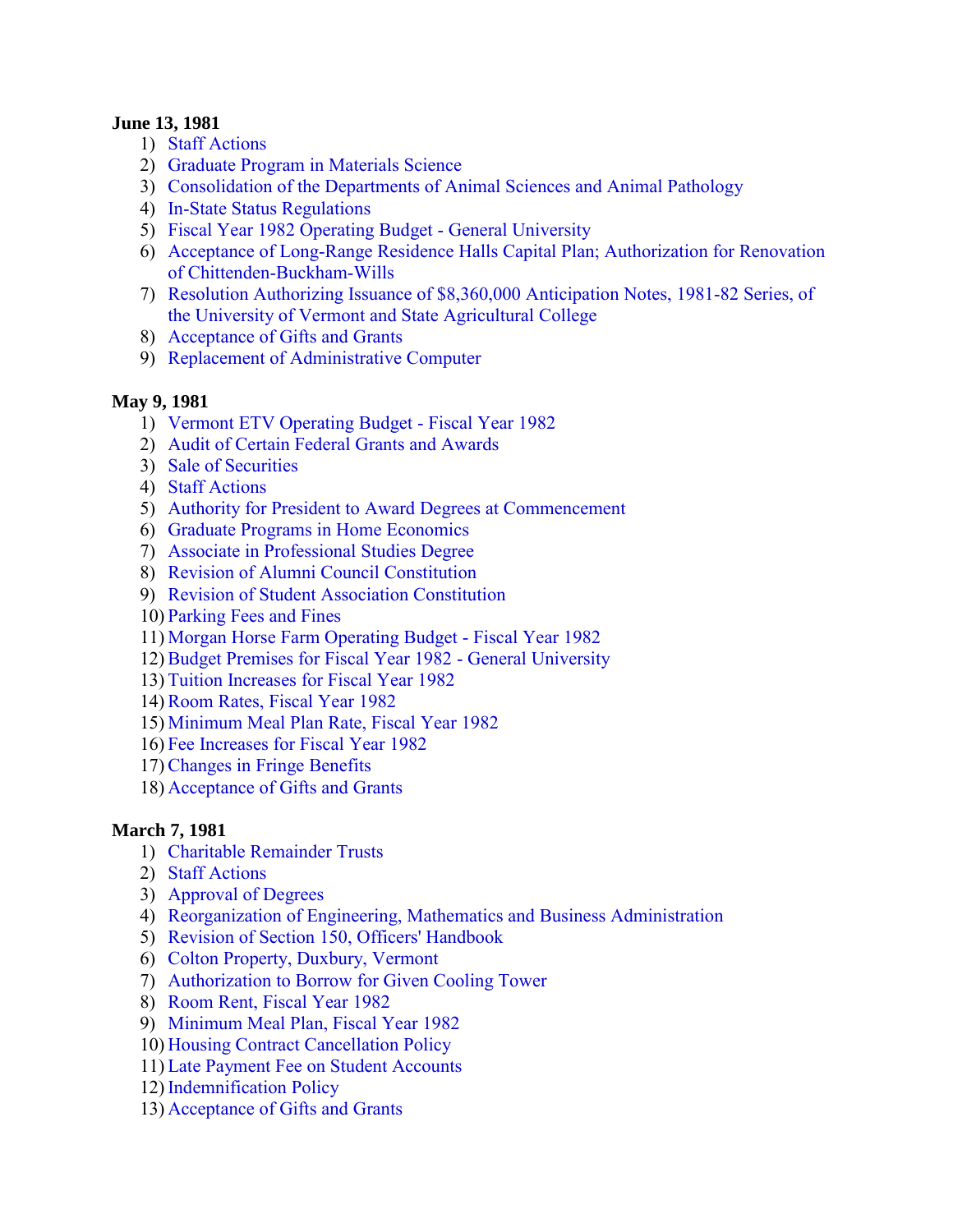14) [Authorization to Sell Common Stock](#page-22-0) 

15) [Honorary Degrees, 1981 Commencement](#page-23-0)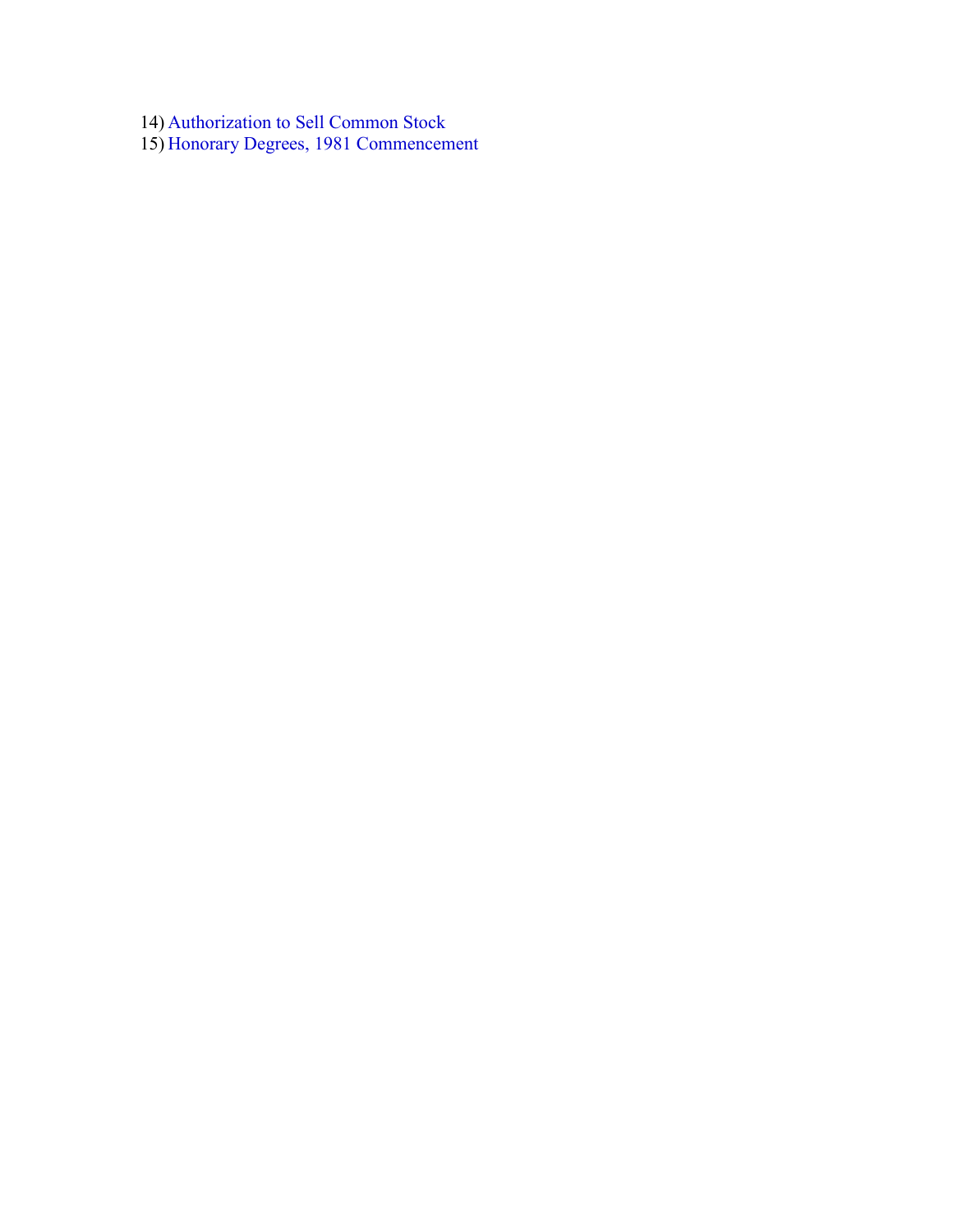#### **December 5, 1981**

#### <span id="page-3-0"></span>**INVESTMENT COMMITTEE**

#### **Authorized Signatories for Pooled Income Fund**

WHEREAS, the Board of Trustees has appointed the University of Vermont and State Agricultural College as the custodian for securities held in connection with the UVM Pooled Income Fund; and

WHEREAS, from time to time documents relating to securities transfers are required in connection with the operation of this Fund;

BE IT RESOLVED, that the President, Lattie F. Coor; Senior Vice President, Robert G. Arns; Vice President for Administration, Ben R. Forsyth; Treasurer, Gordon Paterson; and Assistant Treasurer, Garth L. Peterson, are hereby authorized to execute any and all instruments necessary, proper, and desirable for that purpose, and further that any officer of this Corporation is hereby authorized to certify this resolution to whom it may concern.

#### **AUDIT COMMITTEE**

#### **Acceptance of Special Audit of Title I**

WHEREAS, the books and accounts of certain grants and awards made to the University of Vermont and State Agricultural College, and specifically those grants and awards under Title I of the United States Office of Education, have been audited on behalf of the United States Government by the accounting firm of Archibald M. Peisch and Company, Certified Public Accountants, for the fiscal year ended September 30, 1980, and the report of said audit is published in accordance with audit procedures outlined by the United States Department of Health and Human Services;

BE IT RESOLVED, that the Board hereby accepts such audit which has been released to the Regional Audit Director of Health and Human Services of the United States Government.

#### **EDUCATIONAL POLICY COMMITTEE**

#### **Staff Actions**

RESOLVED, that the Board of Trustees receives the list of staff actions and approves the leaves of absence noted on page five of the staff action list.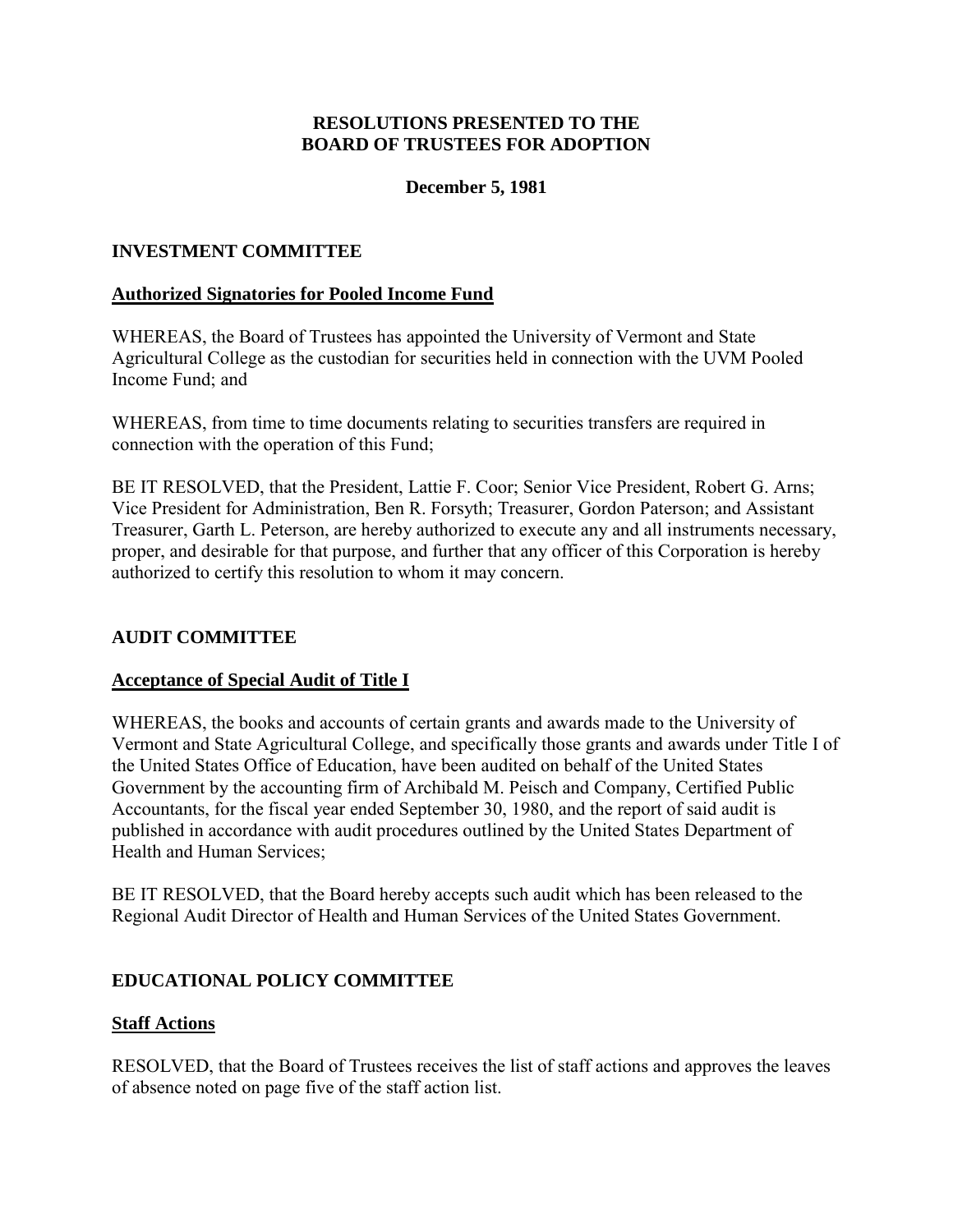# <span id="page-4-0"></span>**BUILDINGS AND GROUNDS COMMITTEE**

## **Acquisition of Agricultural Lands**

RESOLVED, that the President or his designee be directed to proceed with negotiations with representatives of the Webb family of Shelburne, Vermont, regarding the acquisition and lease by the University of Vermont, for agricultural research and instruction of certain parcels of land totaling approximately 660 acres in Shelburne, Vermont.

## **Sale of Agricultural Lands**

RESOLVED, that the President or his designee be authorized to negotiate for the sale of the agricultural lands and associated structures, consisting of approximately 800 acres, known as the Weybridge Farm located in Weybridge, Vermont, such sale to be approved by future action of the Board of Trustees.

#### **Gifts of Real Estate**

RESOLVED, that the President or his designee be authorized to enter into negotiations, sell and convey the appropriate title to any real estate, and any improvements and/or appurtenances attached thereto, located outside the physical boundaries of the State of Vermont which has been acquired by gift.

The President or his designee is hereby authorized to execute on behalf of the University any and all documents of whatever nature for the purpose of accepting such gifts and for the purpose of accomplishing their sale.

## **FINANCE AND BUDGET COMMITTEE**

#### **Increase in Summer Session Tuition**

RESOLVED, that the Board of Trustees hereby approves a tuition increase for the Summer Session from \$53 to \$62 per credit hour for in state students and from \$75 to \$90 per credit hour for out-of-state students, the increases to become effective with the 1982 Summer Session.

Authorization to Issue University of Vermont and State Agricultural College Housing, Dining and Student Services Facilities System Bonds of 1982, Series A, in the Principal Amount of \$4,025,000, for the Purpose of Paying, with Any Other Funds Available Therefor, the Cost of Improvements to Chittenden, Buckham and Wills Residence Halls and Providing for the Payment of Certain Existing Indebtedness, and Authorization to Execute and Deliver a Supplemental Trust Indenture Supplementing the Trust Indenture Dated as of July 1, 1966, as Amended, to Secure Bonds Issued Thereunder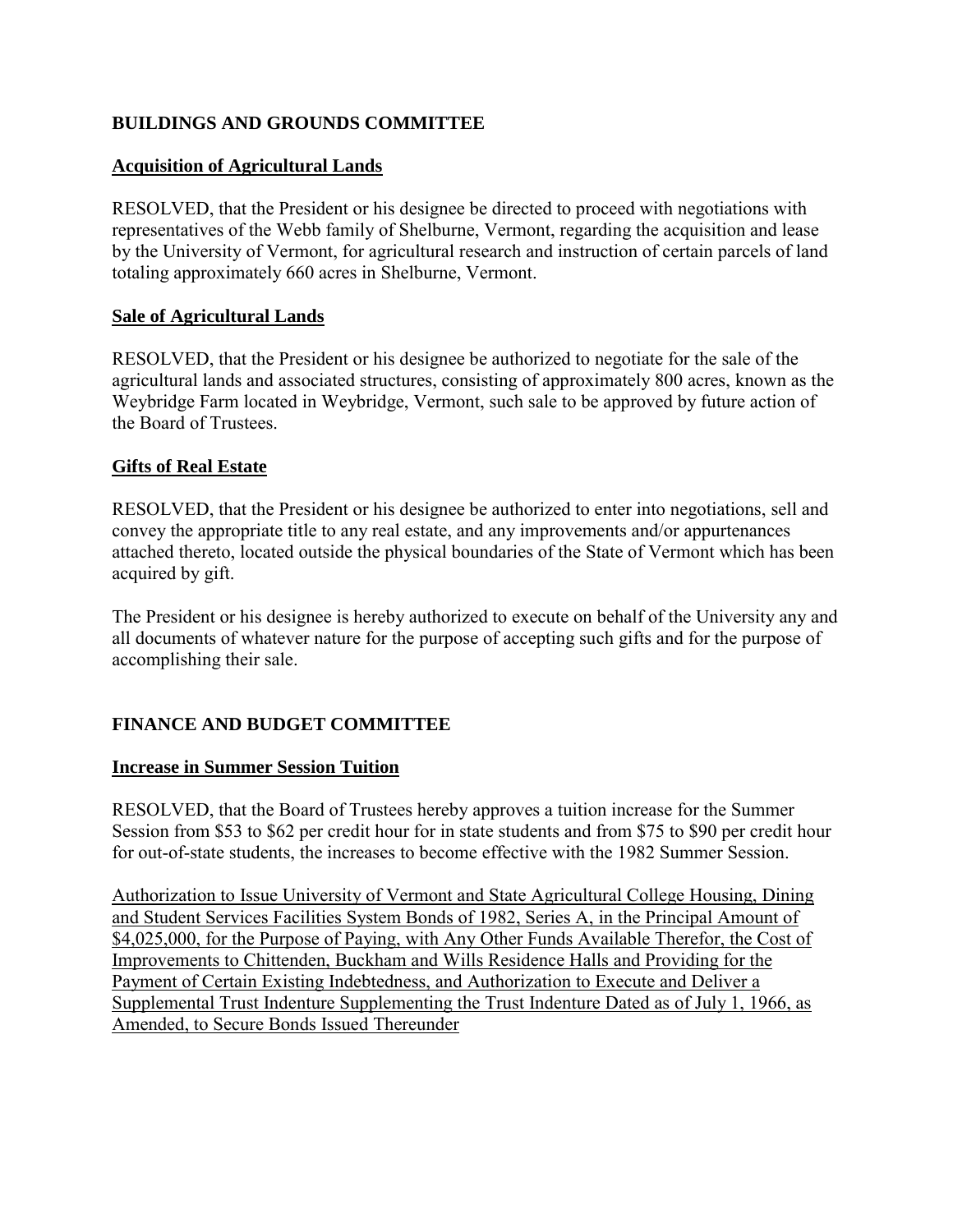#### <span id="page-5-0"></span>**Acceptance of Gifts and Grants**

RESOLVED, that the Board of Trustees hereby accepts gifts in the amount of \$569,987.07 and grants in the amount of \$2,125,498.

#### **Jakov'Ego o kwgg'gp'J gpgt ct { 'F gi t ggu**

RESOLVED, that the President be and hereby is authorized to offer and confer honorary degrees at the 1982 Commencement to those individuals recommended by the Joint Committee on Honorary Degrees.

#### **Retiring Trustees**

WHEREAS, Matthew A. Baratz has distinguished himself as a trustee in two all-too-brief years, serving with particular distinction on the Investment and the Buildings and Grounds Committees and on the special committees selecting the architect for the expansion of the physical education facilities and authorizing the bonds for that project; and

WHEREAS, Carl W. Janke has brought his financial knowledge and experience to bear on the work of the Audit, Investment, and Finance and Budget Committees, and has served for several years as Chairman of the Joint Committee on Honorary Degrees; and

WHEREAS, Brooks F. McCabe, Jr., has brought sound judgment to this Board and its committees, as Chairman of the ad hoc Committee on Planning and as Chairman of the University Investment Advisory Committee; and

WHEREAS, R. Allan Paul has been a significant leader as Chairman of the Finance and Budget Committee, as Chairman of two ad hoc committees on planning, and as Chairman of the Board of Trustees itself;

THEREFORE, BE IT RESOLVED, that the Board of Trustees of the University of Vermont and State Agricultural College expresses its appreciation and high regard for Matt Baratz, Carl Janke, Brooks McCabe, and Allan Paul.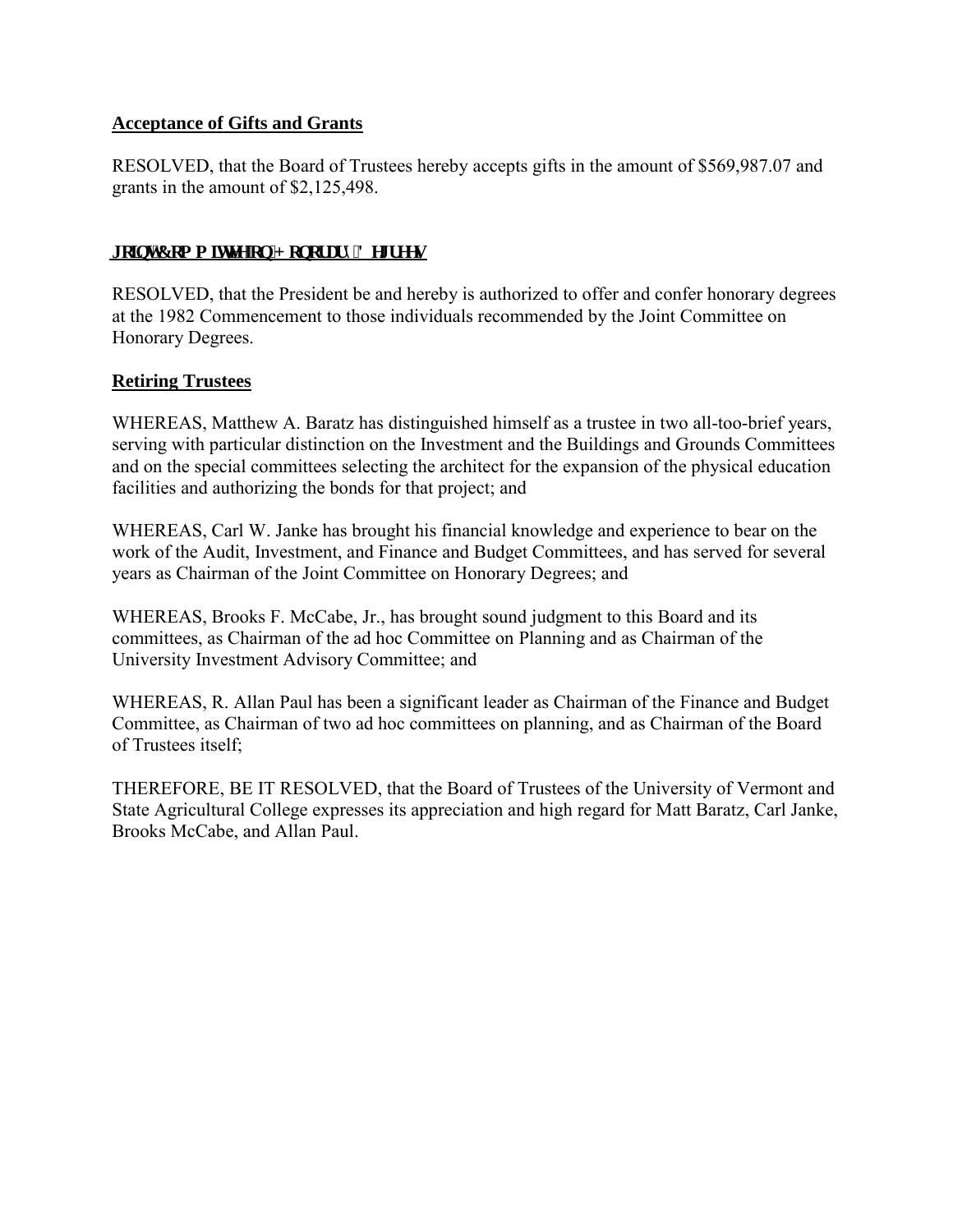## **October 3, 1981**

#### <span id="page-6-0"></span>**GOVERNING BOARD OF VERMONT EDUCATIONAL TELEVISION**

#### **Appropriation Request for Fiscal Year 1983 - Educational Television**

RESOLVED, that the President of the University of Vermont and the General Manager of Vermont ETV be and hereby are authorized to request from the Governor and the Legislature of the State of Vermont An appropriation for the general operations of Vermont ETV in the amount of \$938,000 for Fiscal Year 1983.

#### **Capital Appropriation Request for Fiscal Year l983 - Educational Television**

RESOLVED, that the President of the University of Vermont and the General Manager of Vermont ETV be and hereby are authorized to request from the Governor and the Legislature of the State of Vermont a total of \$614,782 for Fiscal Year 1933 for the following capital expenditures for Vermont: ETV:

#### Priority 1

| Four solid-state UHF exciter-modulators $(a)$ \$78,650          | \$314,600 |
|-----------------------------------------------------------------|-----------|
| Four solid-state intermediate power amplifiers $\omega$ \$6,081 | 24,324    |
| Four demodulators and VIR correctors $(a)$ \$20,057             | 80,228    |
| Total                                                           | \$419,152 |
| Priority 2                                                      |           |
| Two klystron anode pulsers $(a)$ \$29,475                       | \$58,950  |
| Four klystron couplers $\omega$ \$2,420                         | 9,680     |
| Microwave system (studio-transmitter and inter-city)            | 127,000   |
| Total                                                           | \$195,630 |
| <b>GRAND TOTAL</b>                                              | \$614,782 |

#### **Authorization to Purchase Equipment for Vermont ETV**

RESOLVED, that the General Manager of Vermont ETV be and hereby is authorized to expend an amount not exceeding \$90,316 for the purchase of equipment for the purposes described in the detailed proposal.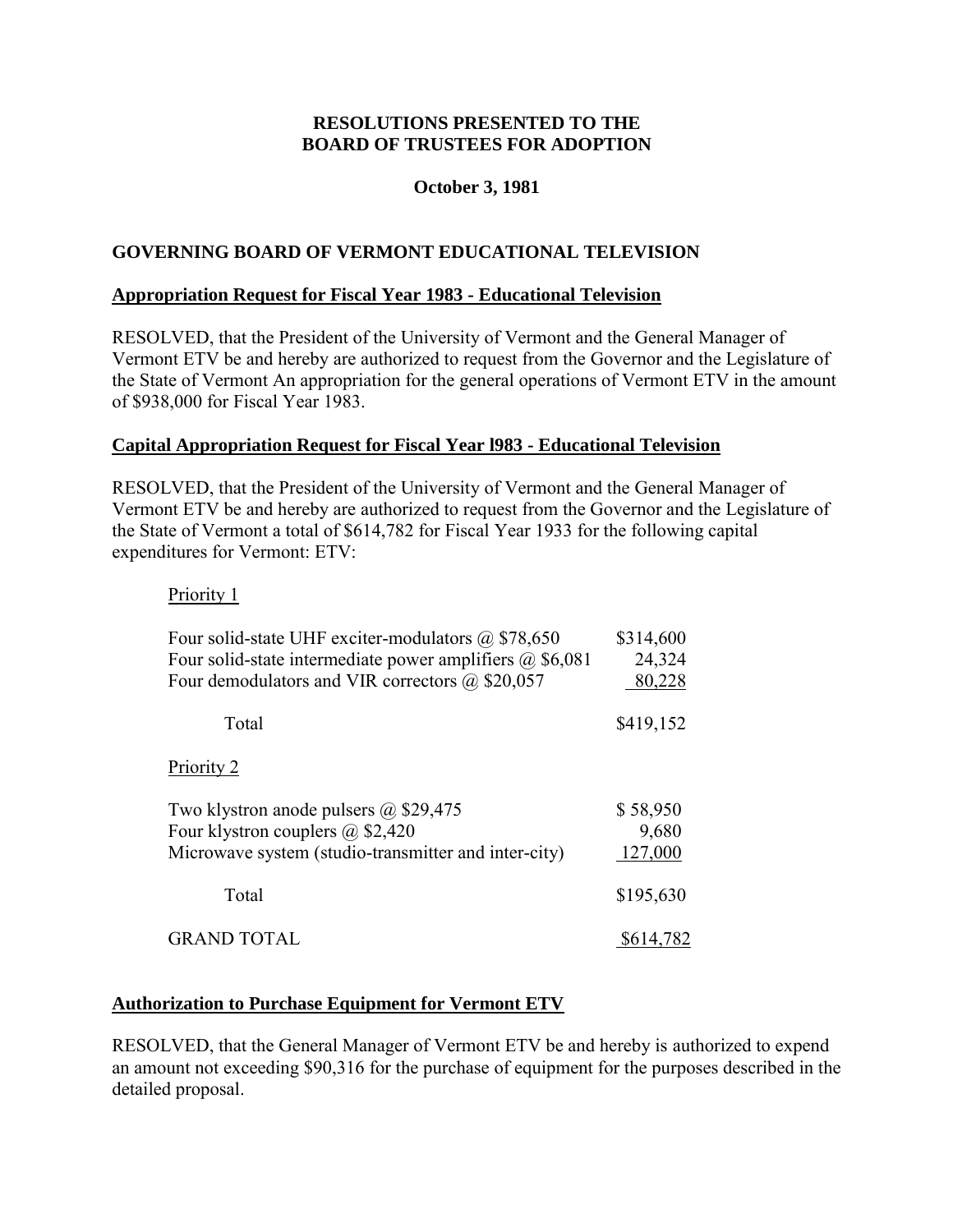# <span id="page-7-0"></span>**AUDIT COMMITTEE**

# **Appointment of Audit Firm to Conduct the Regular Annual Audit for Fiscal Year 1982**

Resolved, that the Board of Trustees recommend to, and enter into a contract with, the State Auditor of Accounts engaging the accounting firm of Coopers & Lybrand, Certified Public Accountants, of 100 Federal Street, Boston, Massachusetts 02110, under the terms of their proposal dated August 7, 1981, to conduct the annual audit for the year ending June 30, 1982, in keeping with the University's Bylaws and the Statutes of the State of Vermont.

## **Acceptance of Fiscal Year 1981 Audit**

WHEREAS, the books and accounts of the University of Vermont and State Agricultural College for the Fiscal Year ended June 30, 1981, have been audited by Coopers & Lybrand, Certified Public Accountants, under the supervision of the Auditor of Accounts, State of Vermont, and the report of such audit published in. detail in accordance with 16, V.S.A., Sec. 2281 (a);

BE IT RESOLVED, that in accordance with authorization contained in the Bylaws, the Board hereby accepts such audit in lieu of the annual audit, and that the same be considered as the report of the Audit Committee.

# **EDUCATIONAL POLICY COMMITTEE**

## **Staff Actions**

RESOLVED, that the Board of Trustees receives the list of staff actions and approves the leaves of absence noted on page 6 of the staff action list.

## **Approval of Degrees**

RESOLVED, that the Board of Trustees approves the awarding of degrees to those students who have completed degree requirements and who have been recommended by their respective deans or directors and approved by the Faculty Senate.

## **BUILDINGS AND GROUNDS COMMITTEE**

## **Capital Appropriation Request for Fiscal Year 1983 - General University**

(Referred to the Finance and Budget Committee)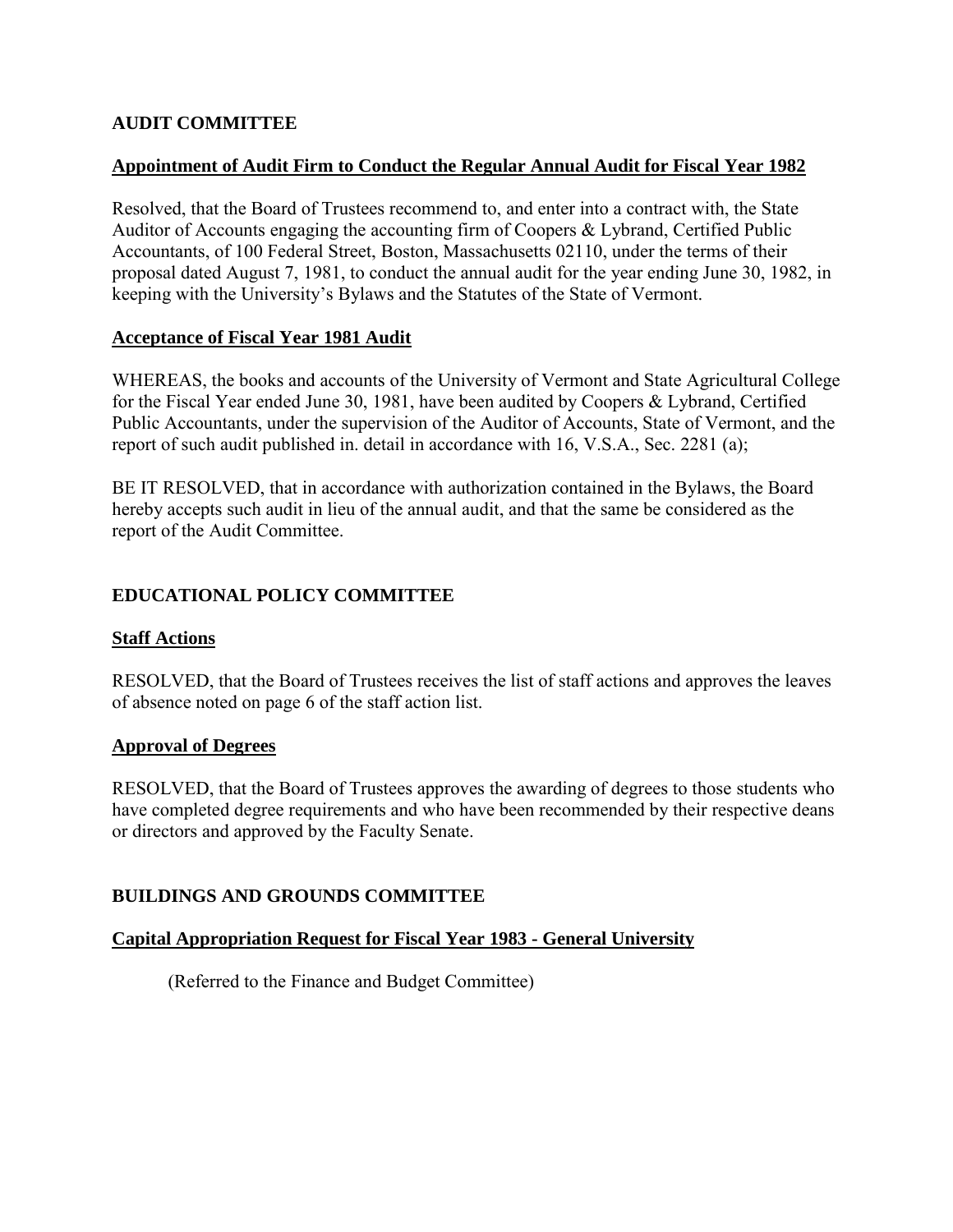# <span id="page-8-0"></span>**FINANCE AND BUDGET COMMITTEE**

#### **Appropriation Request for Fiscal Year 1983 - General University and Morgan Horse Farm**

RESOLVED, that the President be and hereby is authorized to request from the Governor and the Legislature of the State of Vermont an appropriation for general operations of the University of Vermont and State Agricultural College in the amount of \$20,430,000 for Fiscal Year 1983.

BE IT FURTHER RESOLVED, that the President be and hereby is authorized to request an appropriation for general operations of the Morgan Horse Farm in the amount of \$10,500 for Fiscal Year 1983.

#### **Capital Appropriation Request for Fiscal Year 1983 - General University**

RESOLVED, that the President band hereby is .authorized to request from the Governor and the Legislature of the State of Vermont \$3,650,000 for Fiscal Year 1983 for the following capital expenditures:

#### Priority 1

| 1.      | <b>Fleming Museum Renovation</b>        |           | \$1,200,000 |
|---------|-----------------------------------------|-----------|-------------|
| 2.      | <b>Risk Management and Safety</b>       |           |             |
|         | - Emergency Generator/Heating Plant     | \$125,000 |             |
|         | - Cook Chemical Hood Ventilation*       | 75,000    | 200,000     |
| $3_{-}$ | <b>Architectural Barrier Control</b>    |           |             |
|         | - Perkins Elevator                      |           |             |
|         | - Sociology Ramp/Lift                   |           |             |
|         | - Religion Access                       |           |             |
|         | - Area and International Studies Access |           |             |
|         | - Walkway Modification                  |           | 300,000     |
|         | 4. Classroom Improvements               |           | 100,000     |
|         | Total                                   |           | \$1,800,000 |
|         | <b>Priority 2</b>                       |           |             |
|         |                                         |           |             |
| 1.      | <b>Risk Management and Safety</b>       |           | \$200,000   |
| 2.      | Southwick Renovation                    |           | 425,000     |
| 3.      | <b>Central Maintenance Facility</b>     |           | 850,000     |
| 4.      | Old Mill Structural Repair              |           | 125,000     |
| 5.      | <b>Classroom Improvements</b>           |           | 250,000     |
|         | Total                                   |           | \$1,850,000 |
|         | <b>GRAND TOTAL</b>                      |           | \$3,650,000 |

\*Matched by· \$75,000 in University funds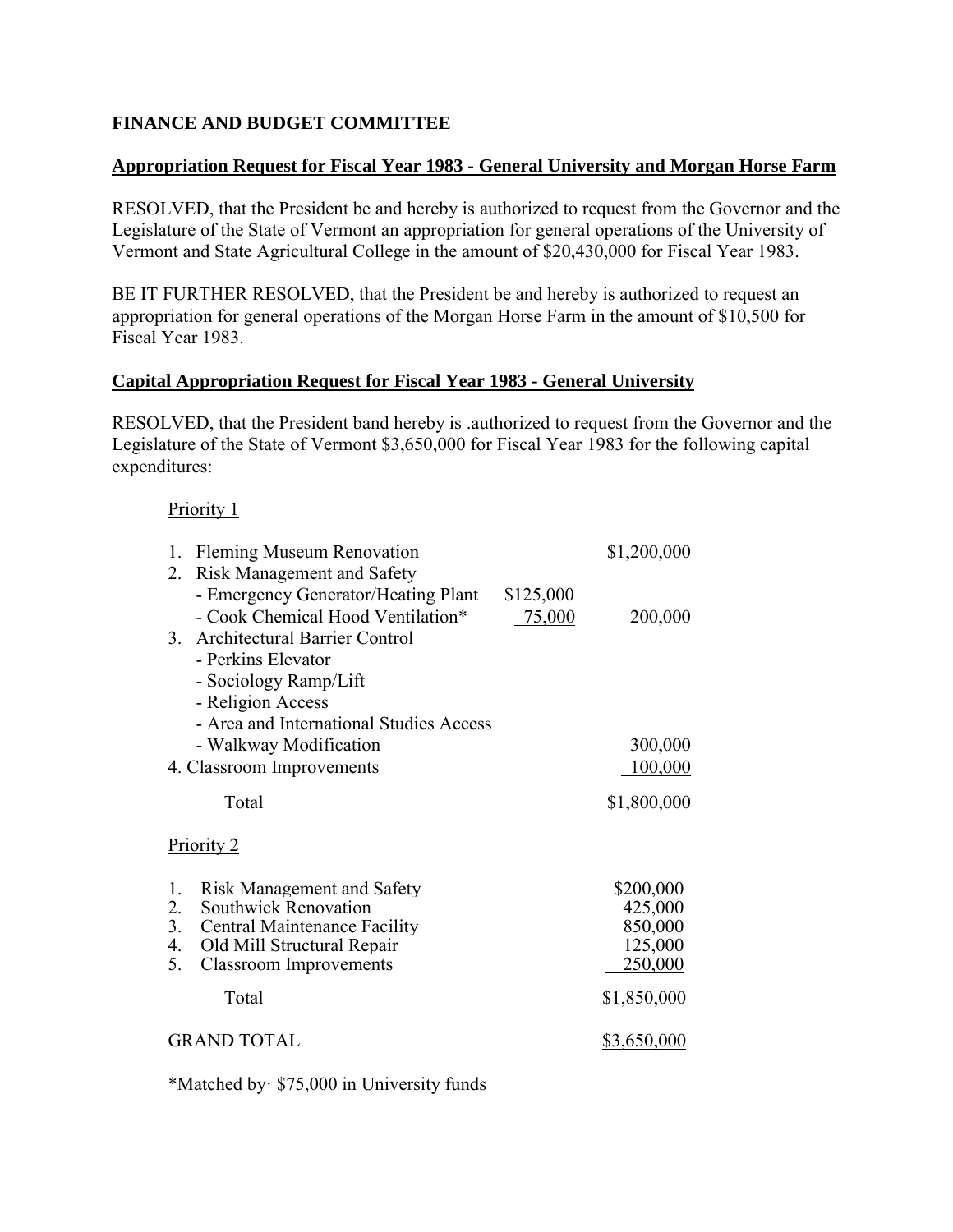# <span id="page-9-0"></span>**Authorization for Issuance of \$4,075,000 University of Vermont and State Agricultural College Heat System Bonds**

(See Appendix C of October 3, 1981 Meeting Minutes)

#### **Establishment of Special Checking Account**

WHEREAS, a large proportion of University purchases involves relatively limited sums of money; and

WHEREAS, these small orders cause an excessive workload on the University's ordering and payment facilities; and

WHEREAS, the University wishes to reduce this workload;

BE IT RESOLVED, that the Board of Trustees authorizes the Treasurer to open a bank account to effect the use of the purchase order/check system under which the order and draft in blank can be combined.

BE IT FURTHER RESOLVED, that Lattie. F. Coor, President; Ben R. Forsyth, Vice President for Administration; Gordon Paterson, Treasurer; Garth L. Peterson, Assistant Treasurer; Gregory C. Lothrop, Assistant to the Treasurer; G. Donald Weaver, Director of Purchasing; George H. Nadon, Assistant Director of Purchasing; C. Hosmer Graham, Bookstore Manager; and Frances K. Streeter, Book Manager, be authorized to execute these purchase order/checks on behalf of the University.

#### **Acceptance of Gifts and Grants**

RESOLVED, that the Board of Trustees hereby accepts gifts in the amount of \$509,716.46 and grants in the amount of \$6,834,367.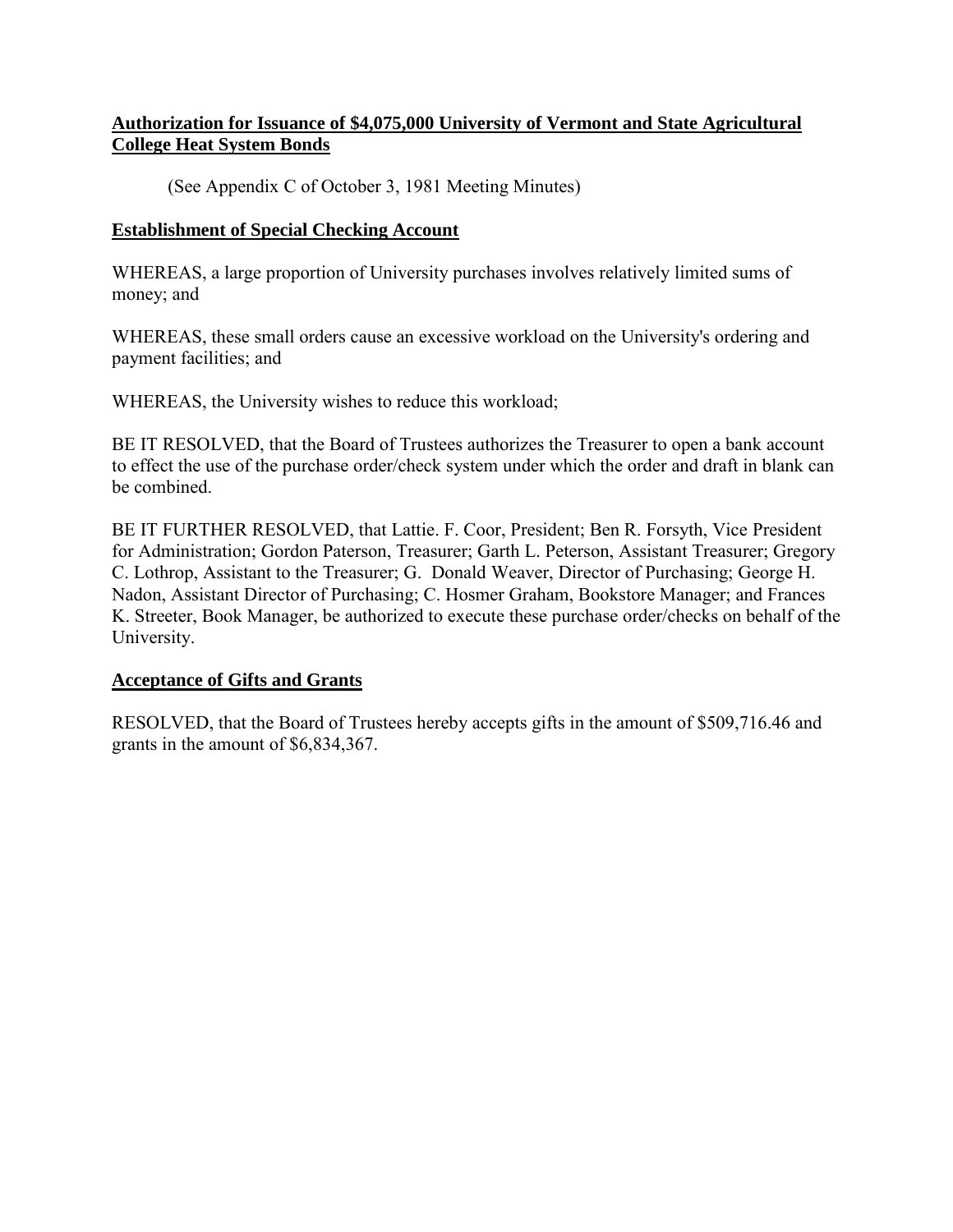#### **August 15, 1981**

#### <span id="page-10-0"></span>**GOVERNING BOARD OF VERMONT ETV**

#### **Revised Fiscal Year 1982 Budget for Vermont ETV**

RESOLVED, that the Board of Trustees approves the revised Fiscal Year 1982 budget showing total expenditures as \$2,184,292 and total revenues as \$2,215,084.

#### **HEALTH EDUCATION AND FINANCE AND BUDGET COMMITTEES**

#### **New York State Medical Compact**

RESOLVED, that the Board of Trustees approves an increase in the tuition rate for New York State medical compact students to \$8,600 per year effective with the 1981-82 academic year.

#### **BUILDINGS AND GROUNDS COMMITTEE**

#### **Four Brothers Islands**

RESOLVED, that the President or his designee be authorized to convey title to certain real estate located in Willsboro, New York, namely, to the four islands known as the Four Brothers Islands, or any three of them, to The Nature Conservancy in accordance with the following terms and conditions:

- Consideration to be paid by The Nature Conservancy shall be nominal.
- Said islands shall be conveyed to The Nature Conservancy subject to any and all tax liens resulting from unpaid real estate taxes during the period of University ownership. The Nature Conservancy shall hold the University harmless with respect to any such tax liability.
- Said islands may be conveyed subject to the right of their former owner, John Astor, to have one of the four islands conveyed to him upon proper exercise of certain option rights. In the event that Mr. Astor shall properly exercise said rights, The Nature Conservancy shall abide by the terms of said option as specified in the April 20, 1977, deed from Mr. Astor to the University.
- There shall be no reservation of gas, oil, or mineral rights by the University.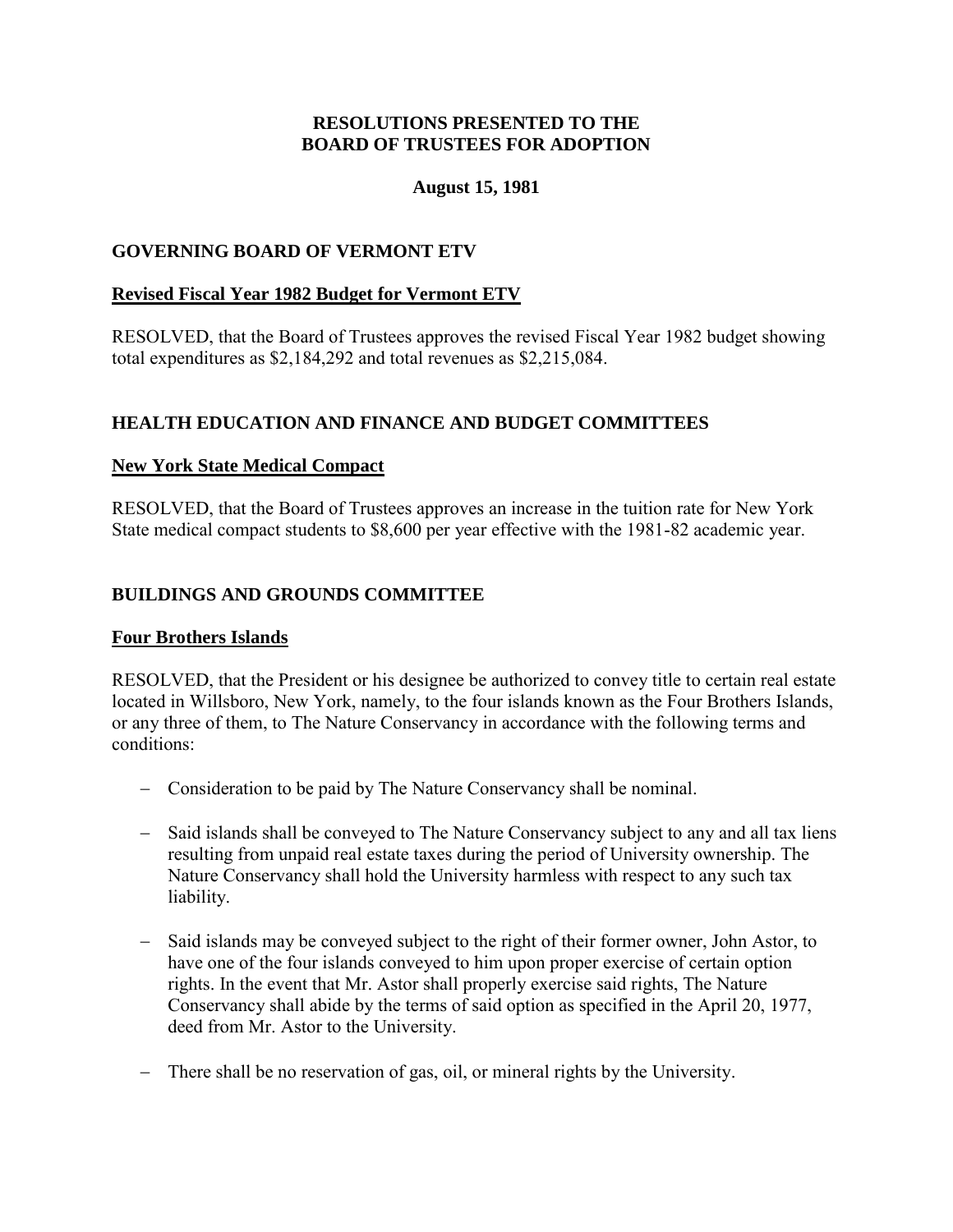- <span id="page-11-0"></span> The University shall secure through such conveyance the right to participate in preparation of a management plan for said islands, the purpose of which plan shall be to conserve and protect the islands as a habitat for colonial bird nesting populations.
- The University shall secure through such conveyance the right to continue educational and research activities on the islands, subject to the management plan for the islands.

The President or his designee shall be authorized to execute on behalf of the University any and all documents of whatsoever nature for the purpose of accomplishing sale in accordance with the terms of this resolution.

#### **Storm Water Drainage Improvements, Horticultural Farm**

RESOLVED, that the President or his designee is authorized to enter into an agreement with Spear Street Associates/Milot Properties, Inc., for the purposes of construction, maintenance, repair, and replacement of storm water drainage improvements on the University Horticultural Farm. Execution of said agreement to be dependent upon the acceptance of agreeable terms and conditions established by the University, and approval as to manner and form by the University General Counsel.

#### **Sewer Easement to City of South Burlington, Horticultural Farm**

RESOLVED, that the President or his designee is authorized to enter into an easement agreement with the City of South Burlington for the purpose of the installation, construction, maintenance, repair, and replacement of a sanitary sewer system on the University Horticultural Farm. Granting of said easement to be dependent upon the acceptance of terms and conditions established by the University, and easement agreement shall be in a manner and form acceptable to the University General Counsel.

# **EDUCATIONAL POLICY COMMITTEE**

## **Staff Actions**

RESOLVED, that the Board of Trustees receives the list of staff actions, including full-time faculty reappointments and promotions for 1981-82 and 1982-83, and approves the leaves of absence noted on pages 6 and 7 of the staff action list.

#### **Communication**

RESOLVED, that the Board of Trustees (1) authorizes discontinuation of the Department of Communication effective September l, 1981, in accordance with the memorandum of July 31, 1981; and (2) authorizes establishment of a Program in Communication effective September l, 1981, with termination of the Program to coincide with the timely completion of major programs by currently admitted students.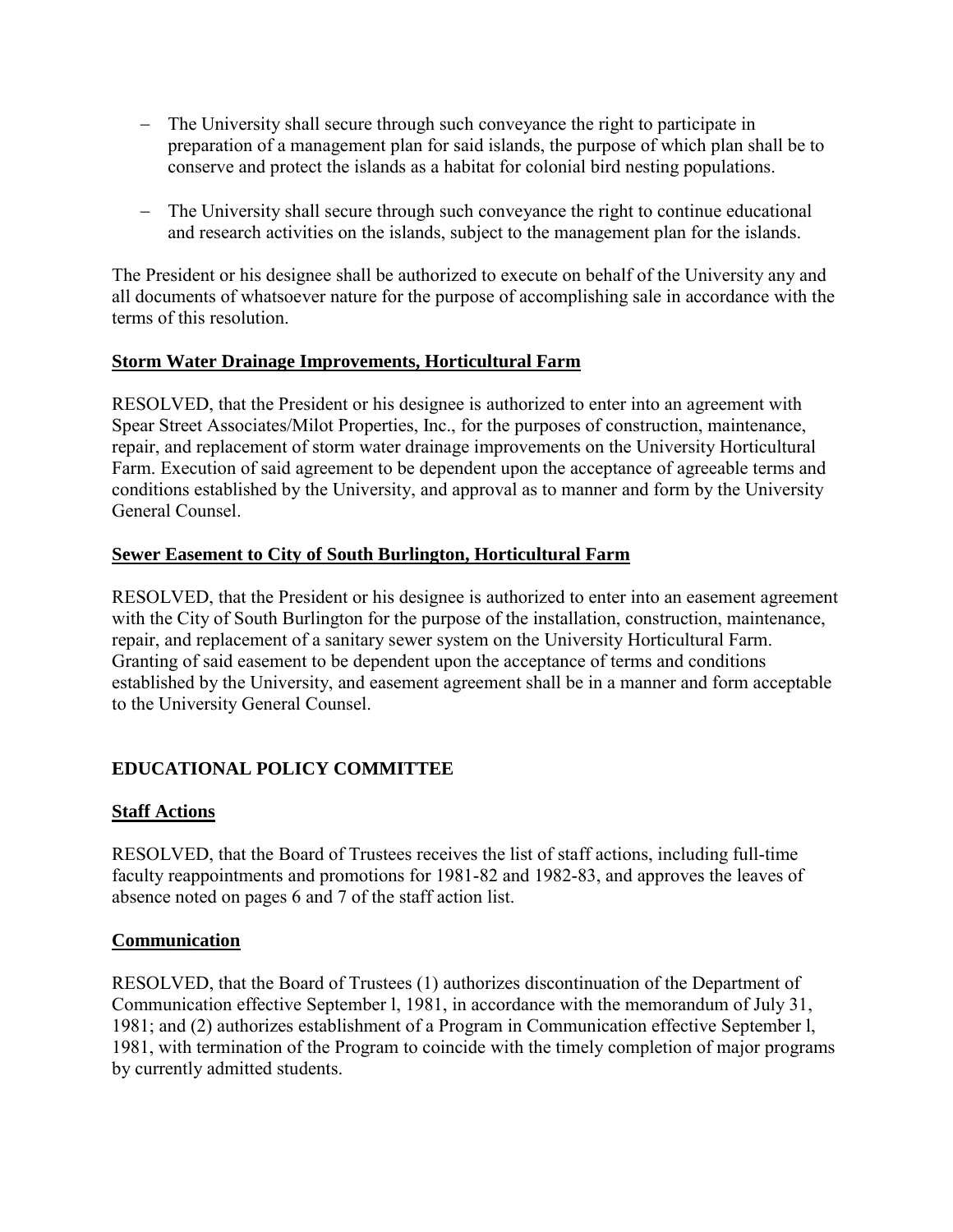<span id="page-12-0"></span>BE IT FURTHER RESOLVED, that the Board of Trustees, in taking the foregoing action, intends a commitment to the continuation and strengthening of instruction in effective speaking and of the debate program and to a periodic review of the effectiveness of the organizational arrangements under which these are administered.

BE IT FURTHER RESOLVED, that the Board of Trustees directs the President that future plans for the study of communication at UVM be reported to the Board when completed, the projected date of such report to be the June 1982 meeting of the Board.

# **Establishment of Department of Human Development Studies**

RESOLVED, that the Board of Trustees approves the establishment of a Department of Human Development Studies, effective September 1, 1981, and that the Department be constituted from the programs and personnel of the present Departments of Physical Education, Health, and Learning Studies and Early Childhood and Human Development.

# **FINANCE AND BUDGET COMMITTEE**

# **Appropriation Adjustment Request, Fiscal Year 1982**

RESOLVED, that the Board of Trustees authorizes the President to present to the Governor an analysis of the anticipated loss in Federal funds for Fiscal Year 1982 and to request from the Governor and the Legislature of the State of Vermont such additional appropriations as are necessary to fund those projects deemed most important to the State of Vermont; and

BE IT FURTHER RESOLVED, that the Board of Trustees authorizes the President to request from the Governor and the Legislature of the State of Vermont an additional appropriation for Fiscal Year 1982 in the amount of \$384,500 for the general operations of the University.

## **Change in Student Loan Regulations**

RESOLVED, that beginning with Fiscal Year 1982 the following regulations will apply to the granting and collection of University loan funds.

- 1. Long-term University loans shall be made only to degree students who demonstrate need for such loans according to standard Financial Aid Office criteria.
- 2. Interest charged on long-term University loans to undergraduate students shall be equal to the annual percentage interest rate charged on student loans made under the federal National
- 3. Interest charged on long-term University loans to graduate and medical students shall be equal to the annual interest percentage rate charged on student loans made under the Guaranteed Student Loan Program. This rate shall not include any prepaid finance charges otherwise allowed by the above Program.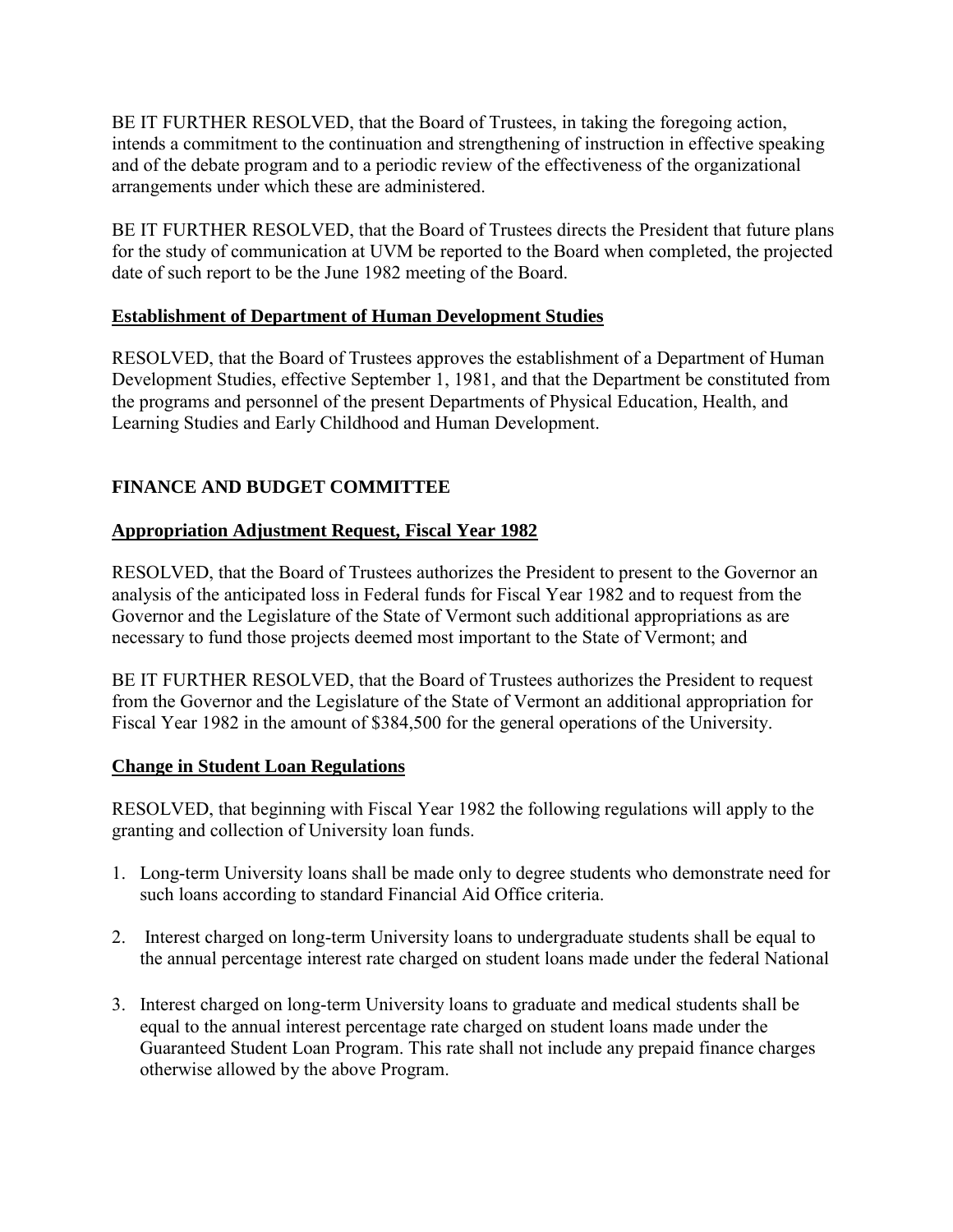- <span id="page-13-0"></span>4. The applicable interest rates shall be those in force for the academic year in which the University long-term loans are disbursed to the student recipients.
- 5. University long-term loans shall be repaid at a rate consistent with the National Direct Student Loan Program minimum payback rate (currently \$30 per month) until principal and interest are paid in full. The grace period shall be consistent with the National Direct Student Loan Program (currently six months).
- 6. Payments, including both principal and interest, may be deferred during any period in which the borrower is at least a half-time degree student.
- 7. These regulations shall apply to all University long-term loan funds except where an original trust agreement dictates specific and different conditions.

#### **Revision of Fringe Benefits**

RESOLVED, that the Board of Trustees approves the change in fringe benefit policy for faculty and staff who retired prior to 1964 as outlined in the July 29, 1981, memorandum to the Finance and Budget Committee.

#### **Acceptance of Gifts and Grants**

RESOLVED, that the Board of Trustees hereby accepts gifts in the amount of \$1,173,318.27 and grants in the amount of \$4,113,875.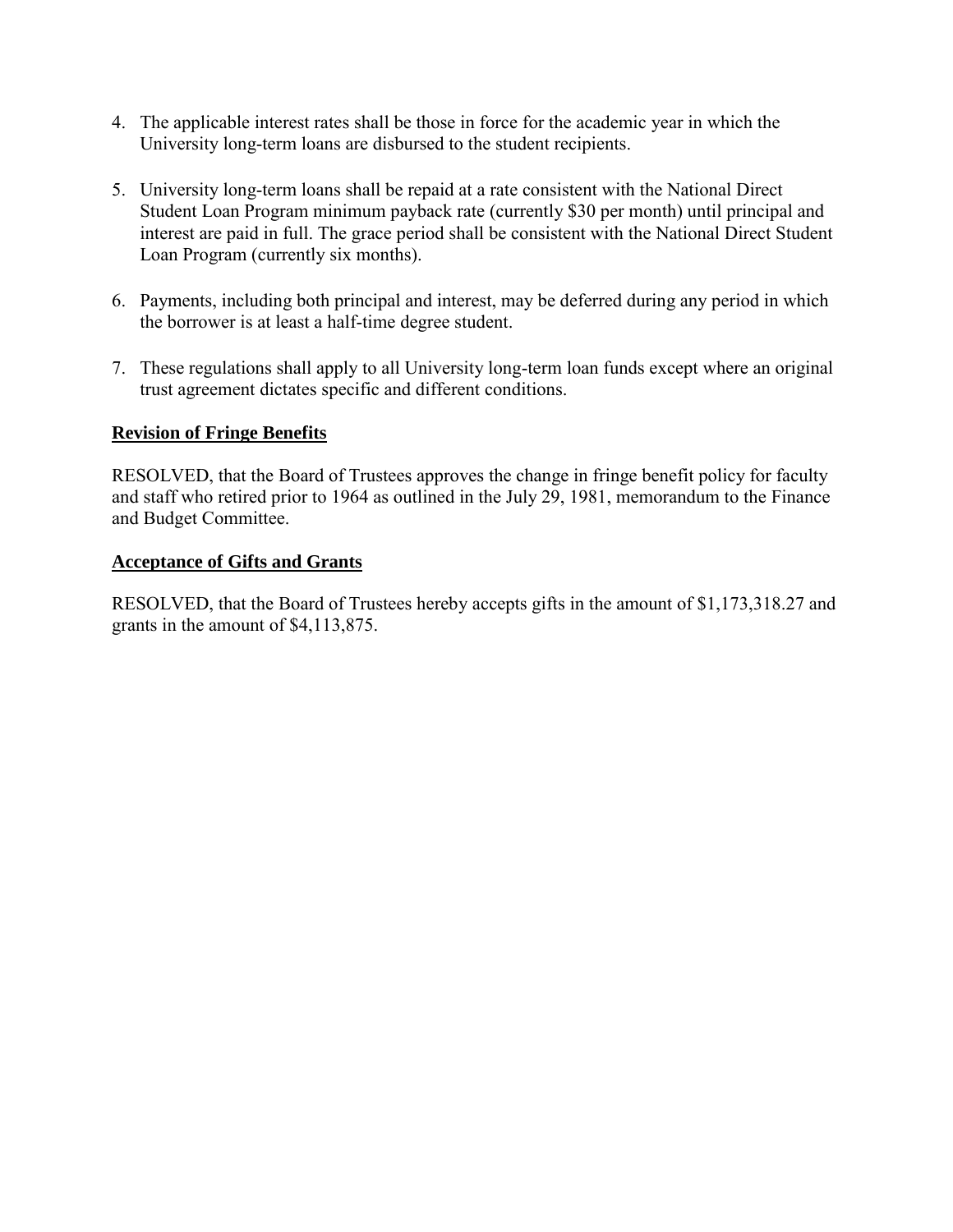## **June 13, 1981**

# <span id="page-14-0"></span>**EDUCATIONAL POLICY COMMITTEE**

#### **Staff Actions**

RESOLVED, that the Board of Trustees receives the list of staff actions, including part-time faculty reappointments for 1981-82, and approves the leaves of absence noted on pages four and five of the staff action list.

#### **Graduate Program in Materials Science**

RESOLVED, that the Board of Trustees approves the establishment of the degrees of Master of Science in Materials Science and Doctor of Philosophy in Materials Science effective July 1, 1981.

#### **Consolidation of the Departments of Animal Sciences and Animal Pathology**

RESOLVED, that the Departments of Animal Sciences and Animal Pathology in the College of Agriculture be consolidated effective July 1, 1981, the department to be named the Department of Animal Sciences.

## **STUDENT ACTIVITIES COMMITTEE**

#### **In-State Status Regulations**

RESOLVED, that the Board of Trustees hereby approves amendments to the In-State Status Regulations adopted by the Board on December 14, 1974, and subsequently amended on June 15, 1979, as recommended by the Student Activities Committee; and

BE IT FURTHER RESOLVED, that the Board of Trustees approves amendments to the Application for In-State Status and the appeals procedure for reviewing decisions of the Residency Officer as recommended by the Student Activities Committee.

## **FINANCE AND BUDGET COMMITTEE**

## **Fiscal Year 1982 Operating Budget - General University**

RESOLVED, that the Board of Trustees hereby approves the recommended unrestricted operating budget for Fiscal Year 1982 in the amount of \$82,441,000 and an estimated total University budget of \$111,441,000.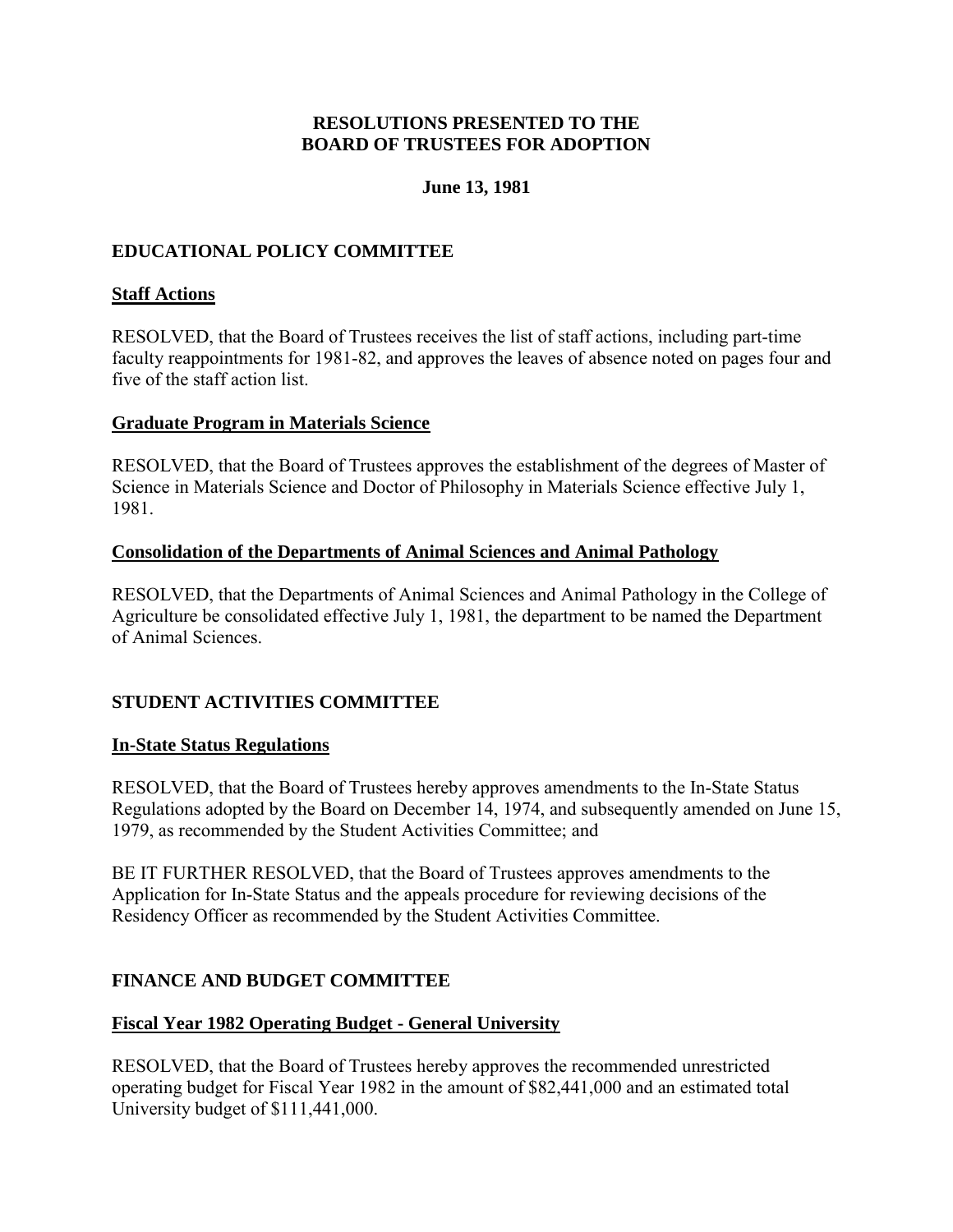## <span id="page-15-0"></span>**Acceptance of Long-Range Residence Halls Capital Plan; Authorization for Renovation of Chittenden-Buckham-Wills**

RESOLVED, that the Board of Trustees accepts the Long-Range Residence Halls Capital Plan as presented by the Department of Residential Life; and

BE IT FURTHER RESOLVED, that the President or his designee is authorized to negotiate and to execute a construction contract for a total project not to exceed \$3.5 million for the purpose of the renovation of the Chittenden-Buckham-Wills residential complex and for the addition of planned program space to the same complex; and

BE IT FURTHER RESOLVED, that the Board of Trustees intends to fund this project by the issuance of additional bonds not to exceed a total project cost of \$3.5 million; and

BE IT FURTHER RESOLVED, that the Board of Trustees intends to finance the Long-Range Residence Halls Capital Plan and the repayment of the bonds for the Chittenden-Buckham-Wills renovation and addition by a \$90 per year increase in room rent and a \$16 per year increase in the minimum meal plan in Fiscal Year 1983 and a \$60 per year increase in room rent in Fiscal Year 1984.

## **Resolution Authorizing Issuance of \$8,360,000 Anticipation Notes, 1981-82 Series, of the University of Vermont and State Agricultural College**

(Refer to Appendix B of the June 13, 1981 Meeting Minutes)

# **Acceptance of Gifts and Grants**

RESOLVED, that the Board of Trustees hereby accepts gifts in the amount of \$408,363.44 and grants in the amount of \$2,610,911.

# **Replacement of Administrative Computer**

RESOLVED, that the Board of Trustees hereby authorizes the President or his designee to effect the replacement of the IBM 3031 processor with an IBM 4341 processor and to renegotiate the equity arrangements at the current rate of interest on the outstanding obligation for administrative computer purchase.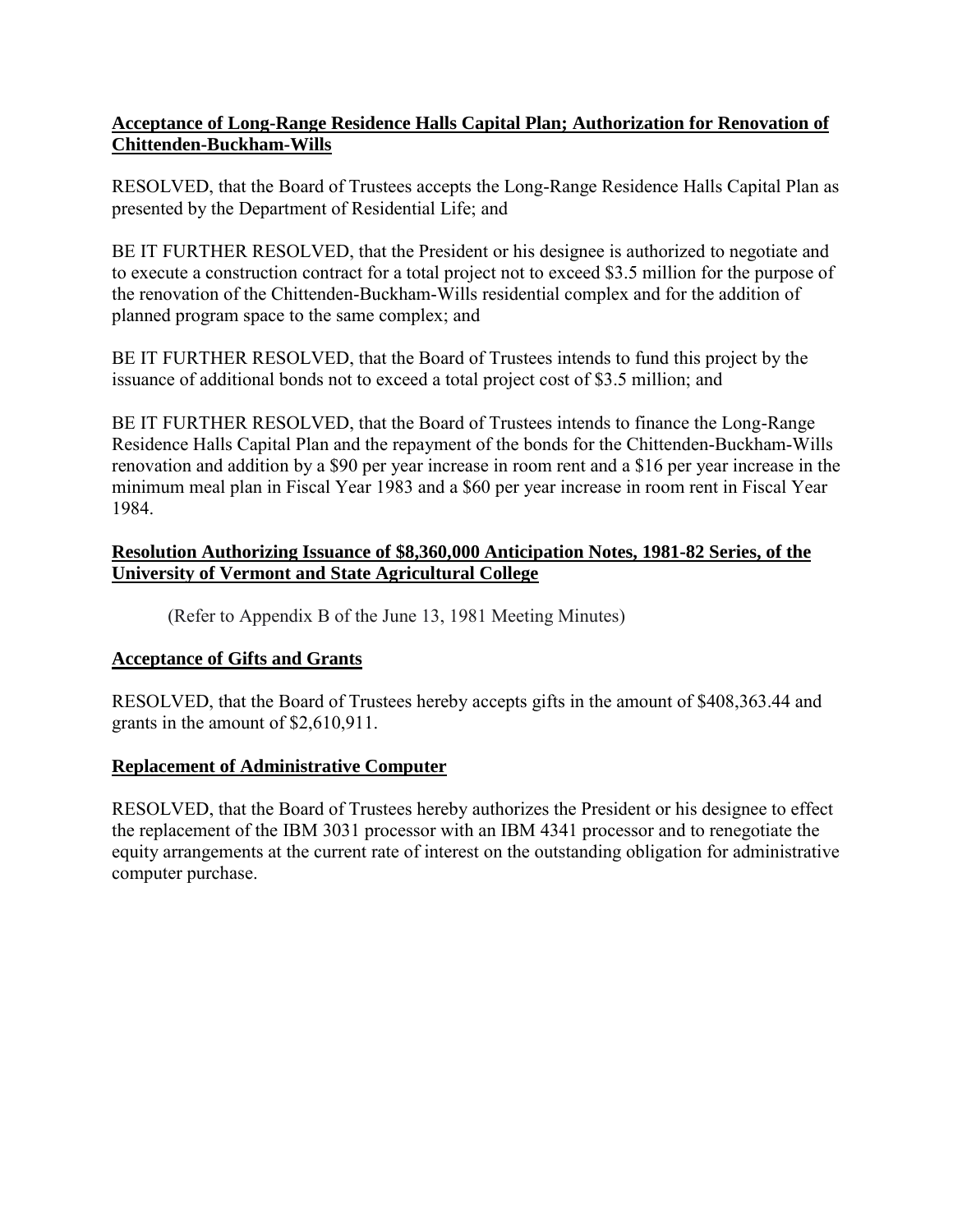# **May 9, 1981**

# <span id="page-16-0"></span>**GOVERNING BOARD OF VERMONT EDUCATIONAL TELEVISION**

#### **Vermont ETV Operating Budget - Fiscal Year 1982**

RESOLVED, that the Board of Trustees approves the Fiscal Year 1982 operating budget for Vermont Educational Television in the amount of \$2,072,148.

#### **AUDIT COMMITTEE**

#### **Audit of Certain Federal Grants and Awards**

WHEREAS, the books and accounts of certain grants and awards made to the University of Vermont and State Agricultural College, and specifically those grants and awards are the National Direct Student Loan Program and the College Work-Study Program, for the fiscal year ended June 30, 1980, have been audited on behalf of the United States Government by the accounting firm of Archibald M. Peisch and Company, Certified Public Accountants, and the reports of said audits are published in accordance with audit procedures outlined by the United States Department of Health, Education, and Welfare;

BE IT RESOLVED, that the Board of Trustees hereby accepts such audits which have been released to the Regional Audit Director of the Department of Health and Human Services.

## **INVESTMENT COMMITTEE**

#### **Sale of Securities**

RESOLVED, that the Treasurer, with the approval of the President, the Chairman of the Board of Trustees, and the Chairman of the Investment Committee, is authorized to sell securities received as a gift with a value of greater than \$10,000.

## **EDUCATIONAL POLICY COMMITTEE**

#### **Staff Actions**

RESOLVED, that the Board of Trustees receives the list of staff actions, including emeriti faculty appointments and reappointments for 1981-82, and approves the leaves of absence noted on pages 4 and 5 of the staff action list.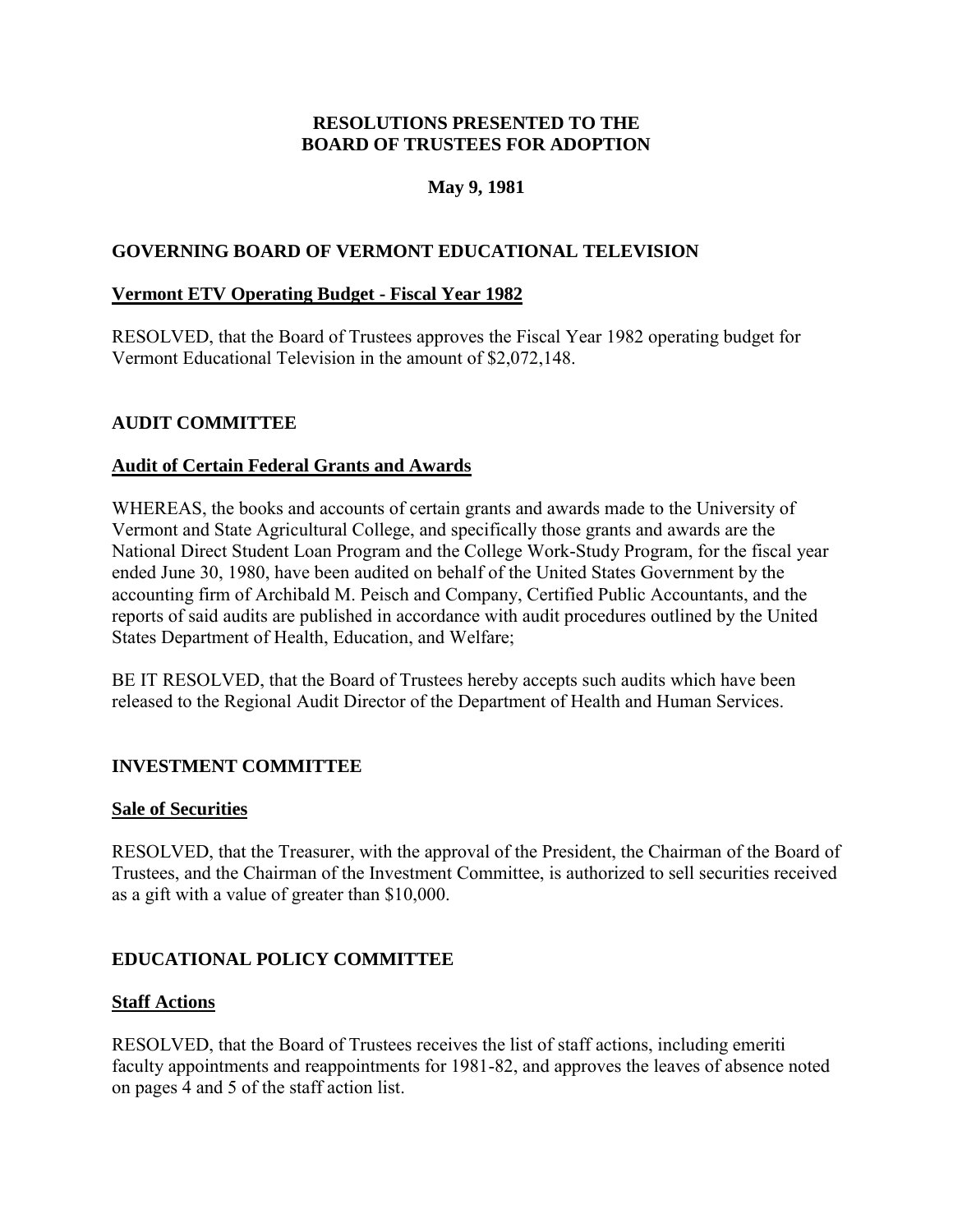# <span id="page-17-0"></span>**Authority for President to Award Degrees at Commencement**

RESOLVED, that the Board of Trustees authorizes the President to award degrees in course at the Associate, Bachelors, Masters, Doctoral, and Fifth-Year Certificate level to the students of the University of Vermont who, on or before May 14, 1981, are certified by the Deans and Directors and recommended by the Faculty Senate for their appropriate degree. The list of names of the students to whom these degrees are awarded shall be recorded as part of the permanent minutes of the June meeting of the Board.

# **Graduate Programs in Home Economics**

RESOLVED, that the Board of Trustees approves the following changes in Home Economics graduate programs effective July 1, 1981: (1) The elimination of the Master of Science in Home Economics degree; (2) The establishment of a Master of Science in Human Nutrition and Foods degree; and (3) The establishment of a Master of Science in Human Development and Family Studies degree.

## **Associate in Professional Studies Degree**

RESOLVED, that the Board of Trustees approves the establishment of an Associate in Professional Studies degree for the sole purpose of awarding that degree to employees of Simmonds Precision Products, Inc., who by May 1982 have completed the requirements for the degree.

# **ALUMNI, DEVELOPMENT, AND EXTERNAL AFFAIRS COMMITTEE**

# **Revision of Alumni Council Constitution**

RESOLVED, that the Board of Trustees approves the changes in the Alumni Council Constitution as presented.

# **STUDENT ACTIVITIES COMMITTEE**

## **Revision of Student Association Constitution**

RESOLVED, that the Board of Trustees approves the changes in the Student Association Constitution as presented.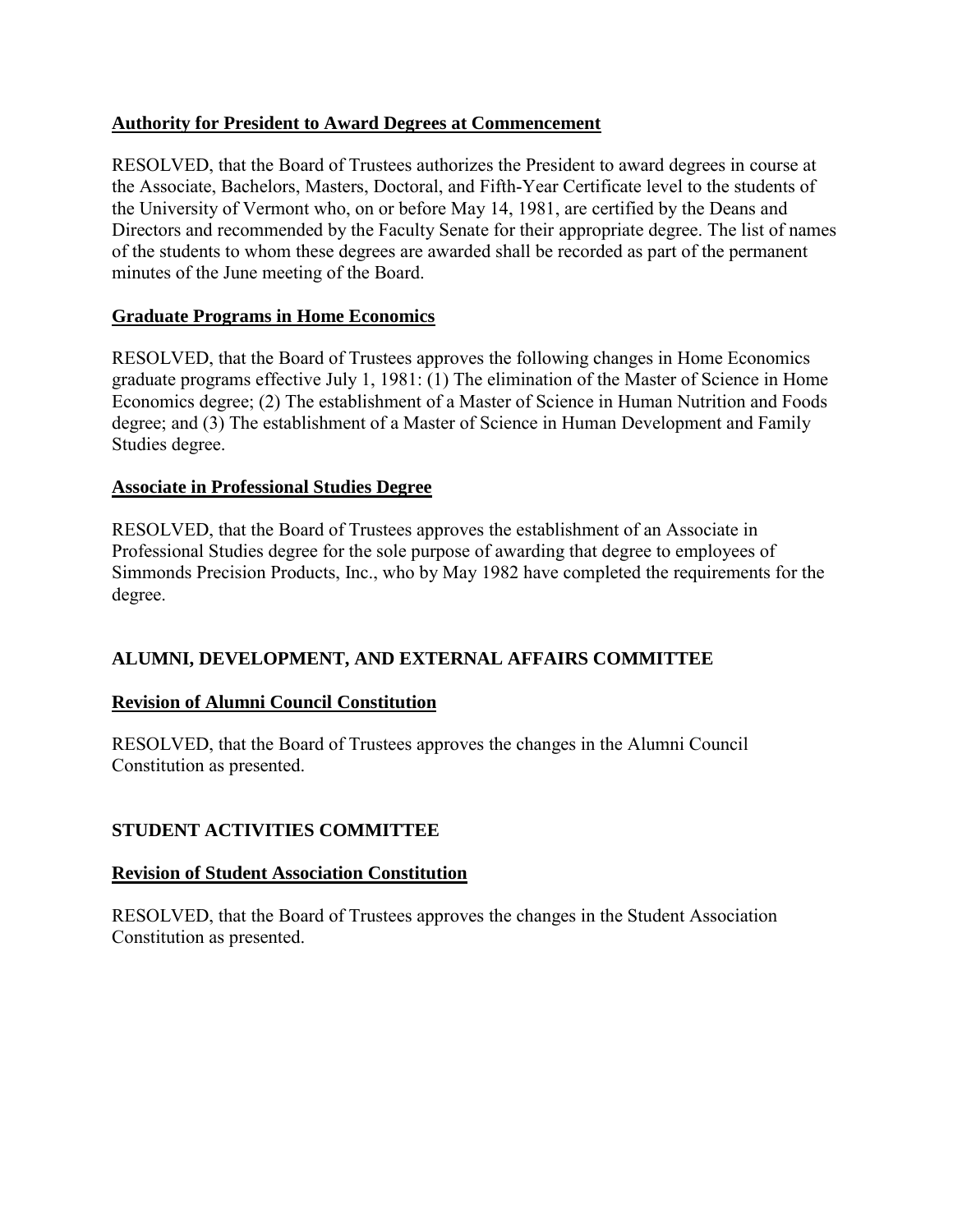# <span id="page-18-0"></span>**BUILDINGS AND GROUNDS COMMITTEE**

# **Parking Fees and Fines**

RESOLVED, that effective September 1981 the Board of Trustees approves an increase in vehicle registration fees as follows: (a) Faculty/staff from \$20 to \$22; (b) Students from \$6 to \$7; and (c) Summer students from \$1 to \$3.

BE IT FURTHER RESOLVED, that temporary employees be charged a vehicle registration fee of \$3 per month and faculty/staff registering vehicles under the multi-vehicle option be charged \$2 for each vehicle registered after the initial vehicle.

AND, BE IT FURTHER RESOLVED, that the following new fines for parking and traffic violations be approved:

- a. Willful falsification of information of any application for registration \$25;
- b. Altering, damaging, removing, or possessing signs, markings, or signal devices on campus or streets - \$25;
- c. Careless and negligent operation of a vehicle \$25;
- d. Displaying an unauthorized parking permit \$15;
- e. Operating a snowmobile on any campus area \$15.

# **FINANCE AD BUDGET COMMITTEE**

## **Morgan Horse Farm Operating Budget - Fiscal Year 1982**

RESOLVED, that the Board of Truste.es approves the recommended operating budget for the Morgan Horse Farm for Fiscal Year 1982 in the amount of \$210,476.

## **Budget Premises for Fiscal Year 1982 - General University**

RESOLVED, that the Board of Trustees hereby approves the budget premises for Fiscal Year 1982 which lead to a General Fund operating budget for the University not to exceed \$57,941,000, as described in the attached materials, and authorizes the President to proceed with detailed budget preparation in accordance with these premises.

## **Tuition Increases for Fiscal Year 1982**

RESOLVED, that the Board of Trustees hereby approves increases in the following tuition rates effective with the 1981-82 academic year:

- a. In-state tuition from \$1,650 to \$1,875 per year;
- b. Out-of-state tuition from \$4,560 to \$5,062 per year; (The tuition rates translate into \$78 per credit hour for in-state and \$212 per credit hour for out-of-state students.)
- c. Medical student in-state tuition from \$3,570 to \$4,613 per year; out-of-area upperclassman tuition from \$9,180 to \$10,840 per year; out-of-area freshman tuition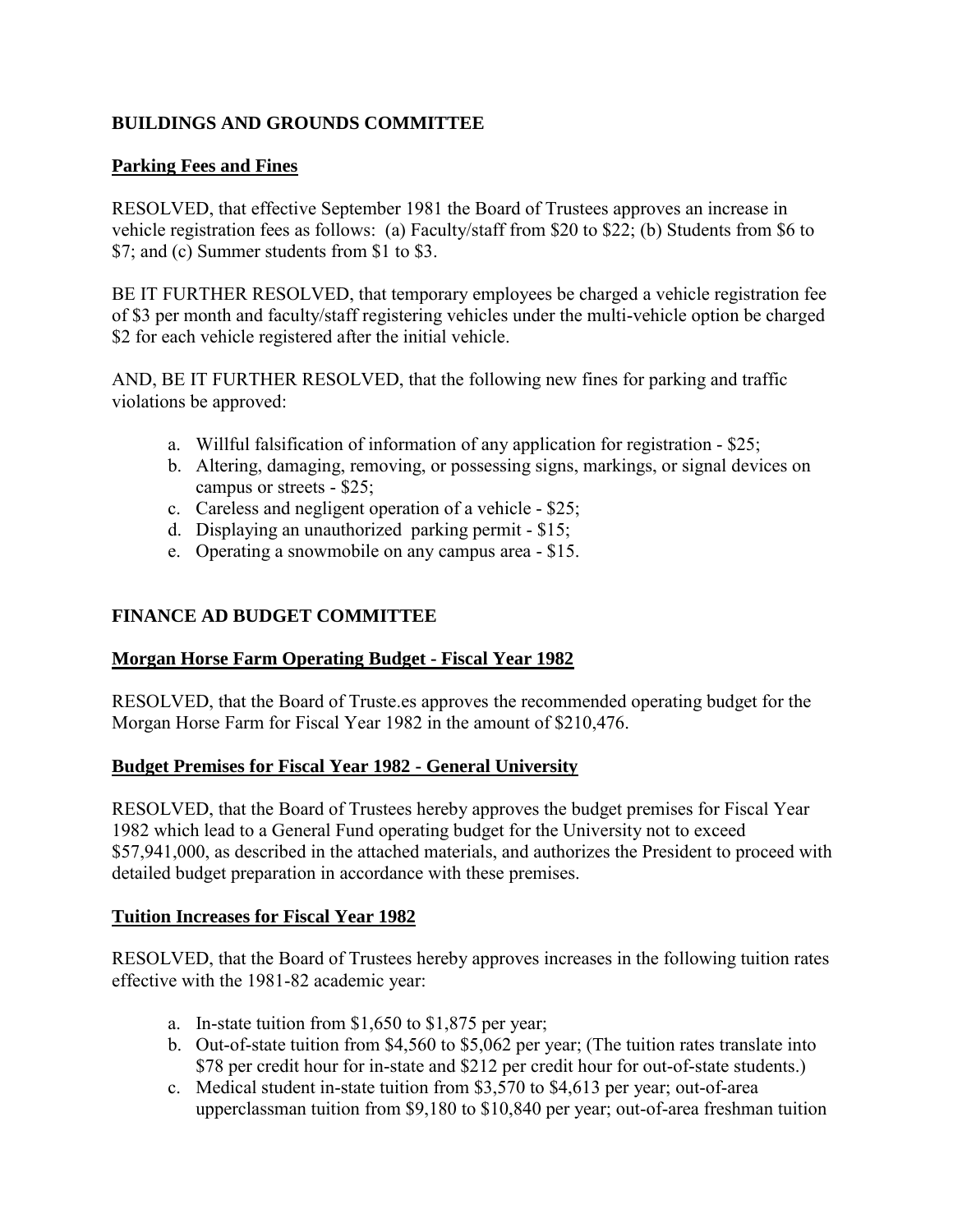<span id="page-19-0"></span>to \$12,500; regional compact student tuition from \$6,210 to \$7,543 per year; (If federal capitation is not rescinded or is rescinded only in part, these levels will be adjusted downward accordingly.)

d. Vermont Overseas Study Program from \$5,500 to \$5,800 per year (includes tuition, fees, room, board, and travel).

# **Room Rates, Fiscal Year 1982**

RESOLVED, that the Board of Trustees hereby approves increases in room rent for Fiscal Year 1982 as follows:

- a. Double room from \$1,214 to \$1,404 per year;
- b. Single room from \$1,336 to \$1,544 per year;
- c. Large single room from \$1,456 to \$1,684 per year;
- d. Triple room from \$972 to \$1,124 per year; and

BE IT FURTHER RESOLVED, that the Cooperative Option for Hamilton Hall be continued at a rate \$168 less than the standard room rate.

# **Minimum Meal Plan Rate, Fiscal Year 1982**

RESOLVED, that the Board of Trustees hereby approves an increase in the minimum meal plan rate of \$86 for a charge of \$868 for Fiscal Year 1982.

## **Fee Increases for Fiscal Year 1982**

RESOLVED, that the Board of Trustees approves increases in the following fees effective in Fiscal Year 1982:

- a. Student Health Fee from \$84 to \$92 per year;
- b. Gymnasium Bond Fee from \$30 to \$48 per year;
- c. Student Activities Fee from \$30 to \$32 per year;
- d. Applied Music Fee from \$75 to \$100 per credit hour.

## **Changes in Fringe Benefits**

RESOLVED, that the Board of Trustees authorizes the President or his designee to implement revisions to fringe benefits for faculty and staff as proposed in the April 27, 1981, memorandum to the Finance and Budget Committee, the revisions to become effective on a date determined by the President to be feasible.

# **Acceptance of Gifts and Grants**

RESOLVED, that the Board of Trustees hereby accepts gifts in the amount of \$471,562.68 and grants in the amount of \$4,793,914.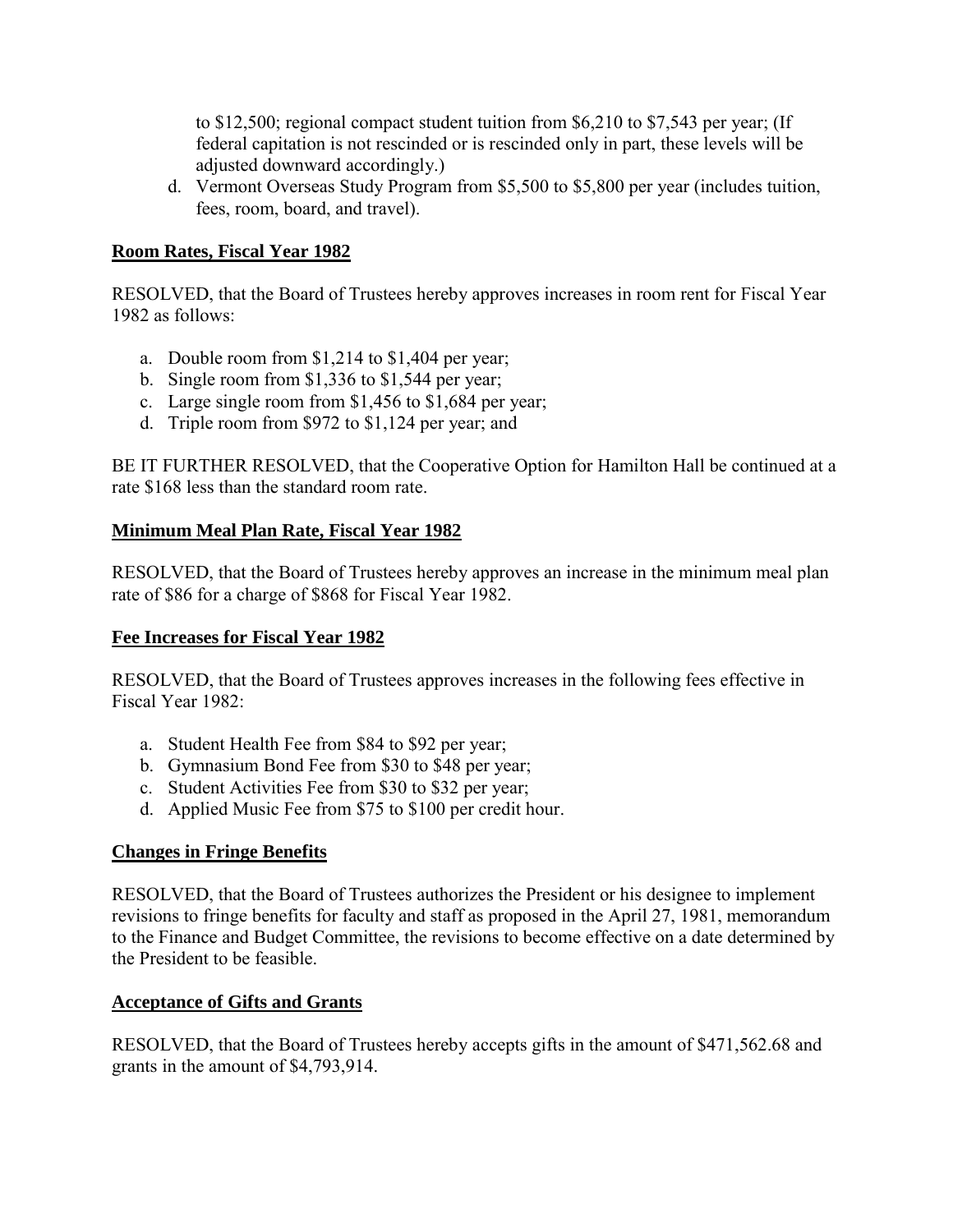# **March 7, 1981**

# <span id="page-20-0"></span>**ALUMNI, DEVELOPMENT, AND EXTERNAL AFFAIRS COMMITTEE**

# **Charitable Remainder Trusts**

WHEREAS, the University has established a program of charitable remainder trusts by which donors to the University of Vermont may name the University as trustee of such donated funds;

BE IT RESOLVED, that monies donated to the University for such charitable remainder trusts be deposited with and managed by The Chemical Bank, 30 Rockefeller Plaza, New York, New York.

BE IT FURTHER RESOLVED, that the President and/or his designee shall have the authority to manage these trusts on behalf of the University.

# **EDUCATIONAL POLICY COMMITTEE**

# **Staff Actions**

RESOLVED, that the Board of Trustees receives the list of staff actions, including sabbatical leaves for 1981-82, and approves the leaves of absence noted on page 6 of the staff action list.

# **Approval of Degrees**

RESOLVED, that the Board of Trustees approves the awarding of degrees to those students who have completed degree requirements and who have been recommended by their respective deans or directors and by the Faculty Senate.

## **Reorganization of Engineering, Mathematics, and Business Administration**

RESOLVED, that the Board of Trustees approves the reorganization of the College of Engineering, Mathematics, and Business Administration by establishing a Division of Engineering, Mathematics, and Business Administration and creating within that Division a College of Engineering and Mathematics and a School of Business Administration, effective July 1, 1981.

## **Revision of Section 150, Officers' Handbook**

RESOLVED, that the Board of Trustees approves the proposed revisions to Section 150 of the Officers' Handbook as presented, to become effective immediately.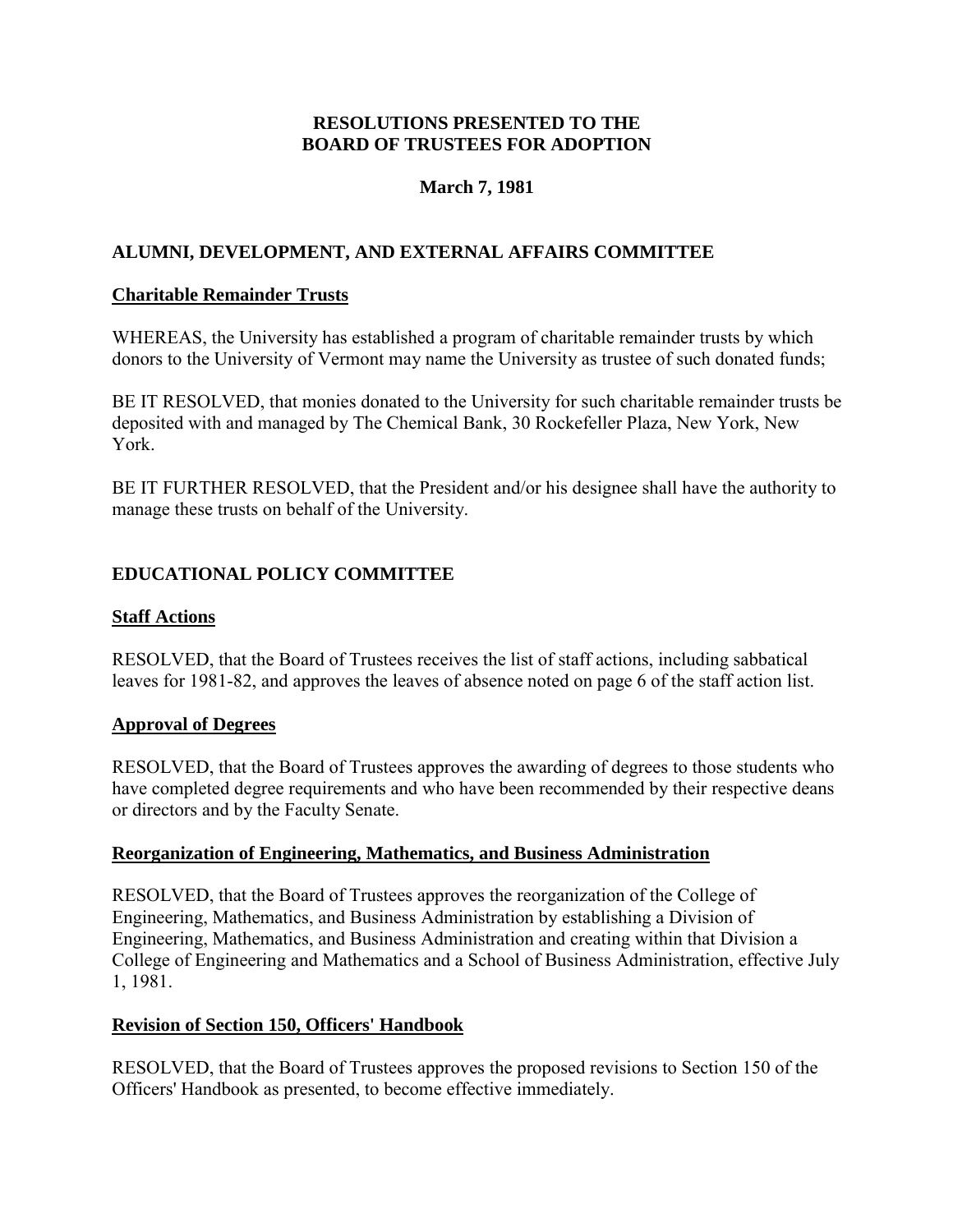# <span id="page-21-0"></span>**BUILDINGS AND GROUNDS COMMITTEE**

#### **Colton Property, Duxbury, Vermont**

WHEREAS, the late Elsie Colton conveyed a house, barn, and approximately 100 acres of land located in the Town of Duxbury, Vermont, to the University; and

WHEREAS, she restricted the conveyance by giving Ralph C. Davis a life tenancy to the property; and

WHEREAS, the University has no programmatic needs for the property; and

WHEREAS, on the basis of actuarial calculation the University could not expect to possess unrestricted title to the property for a number of years; and

WHEREAS, Ralph C. Davis has offered to purchase the University's interest in the property for \$7,000;

BE IT RESOLVED, that the Board of Trustees authorizes the President or his designee to sell the University's interest in the property to Ralph C. Davis for a sum of not less than \$7,000, with gas, oil, and mineral rights being retained by the University, or to offer Ralph C. Davis a sum of not more than \$20,000 as payment for his interest in the property; and

BE IT FURTHER RESOLVED, that the President or his designee is further authorized to execute any and all instruments necessary, proper, and desirable for that purpose; and further that any officer of this corporation is hereby authorized to certify this resolution to whom it may concern.

# **FINANCE AND BUDGET COMMITTEE**

## **Authorization to Borrow for Given Cooling Tower**

WHEREAS, the installation of an effective air conditioning system in Given Medical Building is essential to the functioning of the disciplines housed in the building, and necessary to insure a safe environment; and

WHEREAS, the University has requested an appropriation from the State of Vermont in the amount of \$850,000 to fund the installation of such a system; and

WHEREAS, it is necessary for the University to commence the installation procedures prior to final action by the State of Vermont;

BE IT RESOLVED, that the President or his designee is hereby authorized to borrow a maximum of \$850,000 for a term not to exceed six months and at an interest rate not to exceed nine and one-half percent.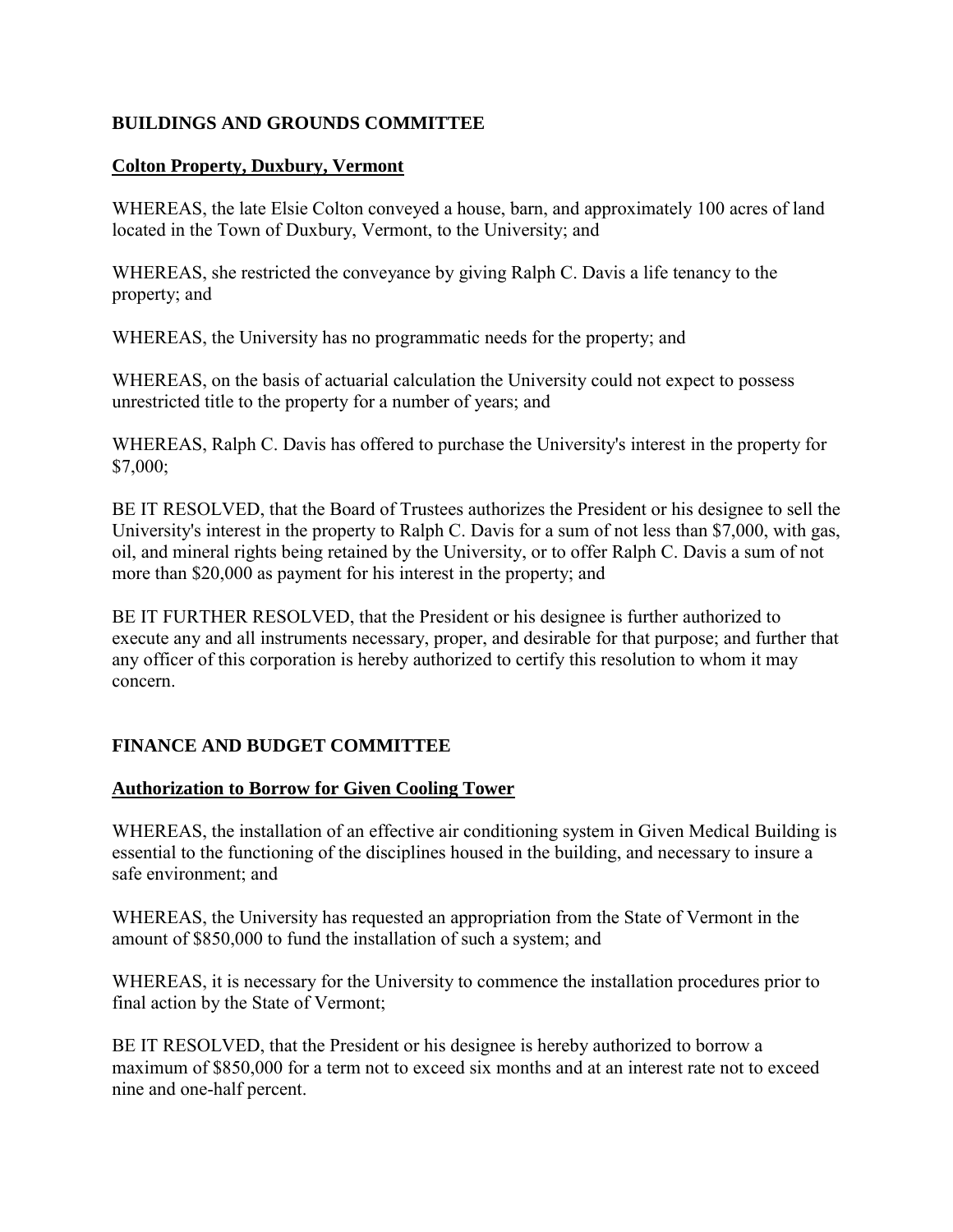<span id="page-22-0"></span>BE IT FURTHER RESOLVED, that the President or his designee is further authorized to execute any and all instruments necessary, proper, and desirable for that purpose; and further that any officer of this corporation is hereby authorized to certify this resolution to whom it may concern.

# **Room Rent, Fiscal Year 1982**

RESOLVED, that the Board of Trustees hereby approves increases in room rent for Fiscal Year 1982 not to exceed the following:

- a. Double room from \$1,214 to \$1,404 per year;
- b. Single room from \$1,336 to \$1,544 per year;
- c. Large single room from \$1,456 to \$1,684 per year;
- d. Triple room from \$972 to \$1,124 per year; and

BE IT FURTHER RESOLVED, that the Cooperative Option for Hamilton Hall be continued at a rate \$168 less than the standard room rate; and

BE IT FURTHER RESOLVED, that final determination of the Fiscal Year 1982 rate increases will be made at the April 1981 meeting of the Board.

## **Minimum Meal Plan, Fiscal Year 1982**

RESOLVED, that the Board of Trustees approves an increase in the minimum meal plan charge not to exceed \$96 for a maximum charge of \$878 for Fiscal Year 1982; and

BE IT FURTHER RESOLVED, that final determination of this rate increase will be made at the April 1981 meeting of the Board.

## **Housing Contract Cancellation Penalty**

RESOLVED, that the current housing contract cancellation penalty be increased from \$50 to a maximum of \$100 effective March 16, 1981.

## **Late Payment Fee on Student Accounts**

RESOLVED, that the Board of Trustees approves an increase in the fee for late payment of a student account from \$10 to \$50 effective with the fall semester of 1981.

## **Indemnification Policy**

RESOLVED, that the University of Vermont will indemnify trustees, faculty, staff, students, and volunteers to the limit of insurance coverage existing on behalf of the University at the time of the occurrence of the alleged injury.